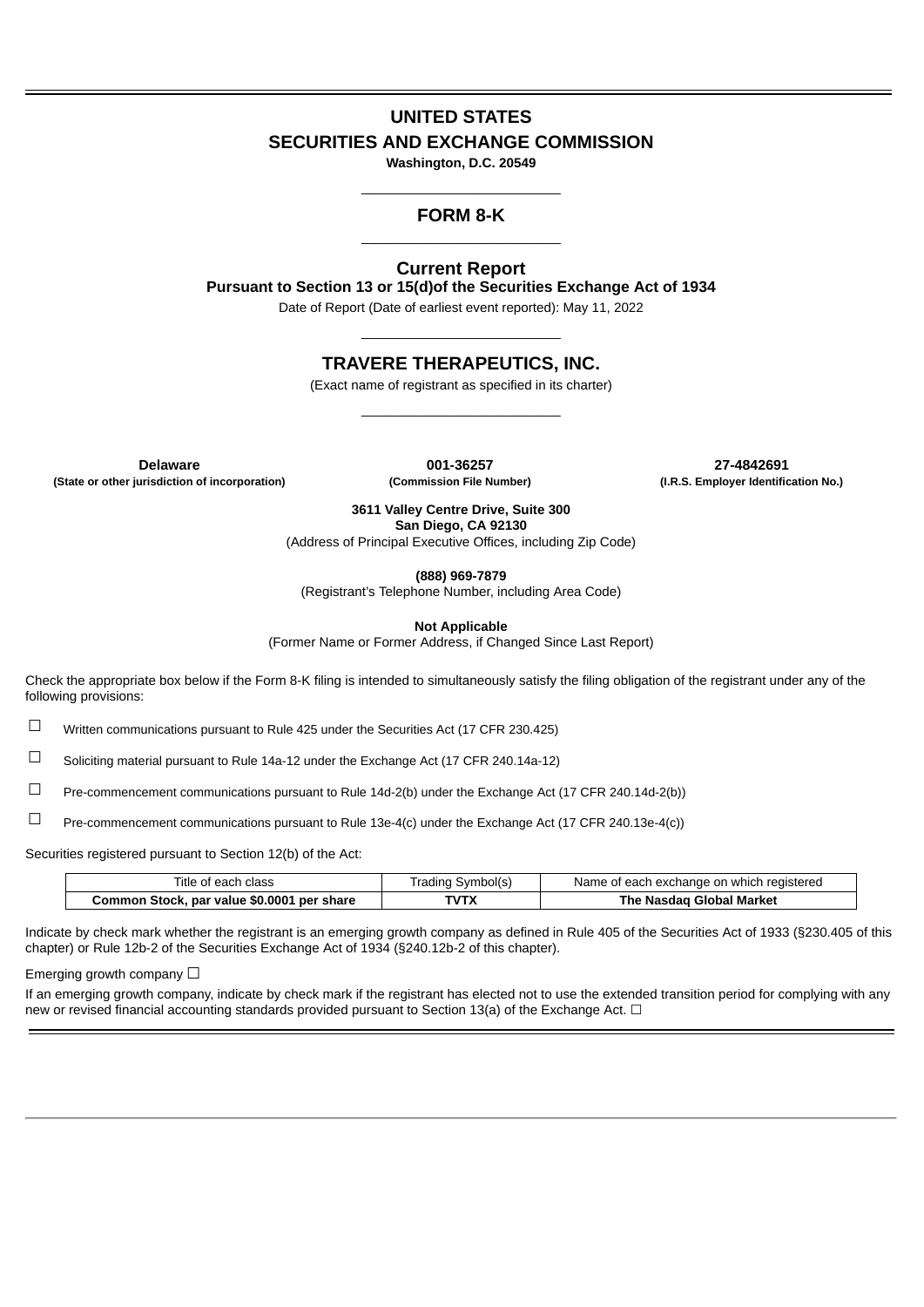# **Item 5.02 Departure of Directors or Certain Officers; Election of Directors; Appointment of Certain Officers; Compensatory Arrangements of Certain Officers.**

As discussed below in Item 5.07, Travere Therapeutics, Inc. (the "*Company*") held its 2022 Annual Meeting of Stockholders (the "*Annual Meeting*") at which the Company's stockholders approved the Company's 2018 Equity Incentive Plan, as amended (the "*2018 Plan*"), to, among other items, increase the number of shares of common stock authorized for issuance thereunder by 2,000,000 shares. A summary of the material terms of the 2018 Plan is set forth in the Company's definitive proxy statement for the Annual Meeting filed with the Securities and Exchange Commission on April 4, 2022. That summary is qualified in its entirety by reference to the text of the 2018 Plan, which is filed as Exhibit 99.1 hereto and incorporated herein by reference.

# **Item 5.07 Submission of Matters to a Vote of Security Holders.**

On May 11, 2022, the Company held the Annual Meeting. As of March 18, 2022, the record date for the Annual Meeting, 63,509,077 shares of common stock were outstanding and entitled to vote at the Annual Meeting. At the Annual Meeting, 53,295,615 shares of common stock were present in person or represented by proxy for the four proposals summarized below.

# **Proposal 1: Election of Directors**

The Company's stockholders elected the ten persons listed below to serve until the Company's 2022 Annual Meeting of Stockholders. The final voting results are as follows:

|                            | <b>Votes For</b> | <b>Votes Withheld</b> | <b>Broker Non-Votes</b> |
|----------------------------|------------------|-----------------------|-------------------------|
| Roy D. Baynes, M.D., Ph.D. | 50,142,410       | 552,835               | 2,600,370               |
| Suzanne Bruhn, Ph.D.       | 48,552,059       | 2,143,186             | 2,600,370               |
| <b>Timothy Coughlin</b>    | 49,736,109       | 959,136               | 2,600,370               |
| Eric Dube, Ph.D.           | 50,633,516       | 61.729                | 2,600,370               |
| <b>Gary Lyons</b>          | 39,642,782       | 11,052,463            | 2,600,370               |
| Jeffrey Meckler            | 49,038,131       | 1,657,114             | 2,600,370               |
| John A. Orwin              | 40,685,271       | 10,009,974            | 2,600,370               |
| Sandra Poole               | 50,141,611       | 553,634               | 2,600,370               |
| <b>Ron Squarer</b>         | 50,563,401       | 131,844               | 2,600,370               |
| Ruth Williams-Brinkley     | 50,034,673       | 660,572               | 2,600,370               |

**Proposal 2: Approval of the Company's 2018 Equity Incentive Plan, as amended**

The Company's stockholders approved the 2018 Plan, as amended, to, among other items, increase the number of shares of common stock authorized for issuance thereunder by 2,000,000. The final voting results are as follows:

| <b>Votes For</b>        | 48,632,223 |
|-------------------------|------------|
| <b>Votes Against</b>    | 2,061,537  |
| <b>Abstentions</b>      | 1.485      |
| <b>Broker Non-Votes</b> | 2,600,370  |

**Proposal 3: Approval, on an advisory basis, of the compensation of the Company's named executive officers**

The Company's stockholders approved, on an advisory basis, the compensation of the Company's named executive officers. The final voting results are as follows:

| <b>Votes For</b>        | 34,854,828 |
|-------------------------|------------|
| <b>Votes Against</b>    | 15,838,930 |
| <b>Abstentions</b>      | 1,486      |
| <b>Broker Non-Votes</b> | 2,600,371  |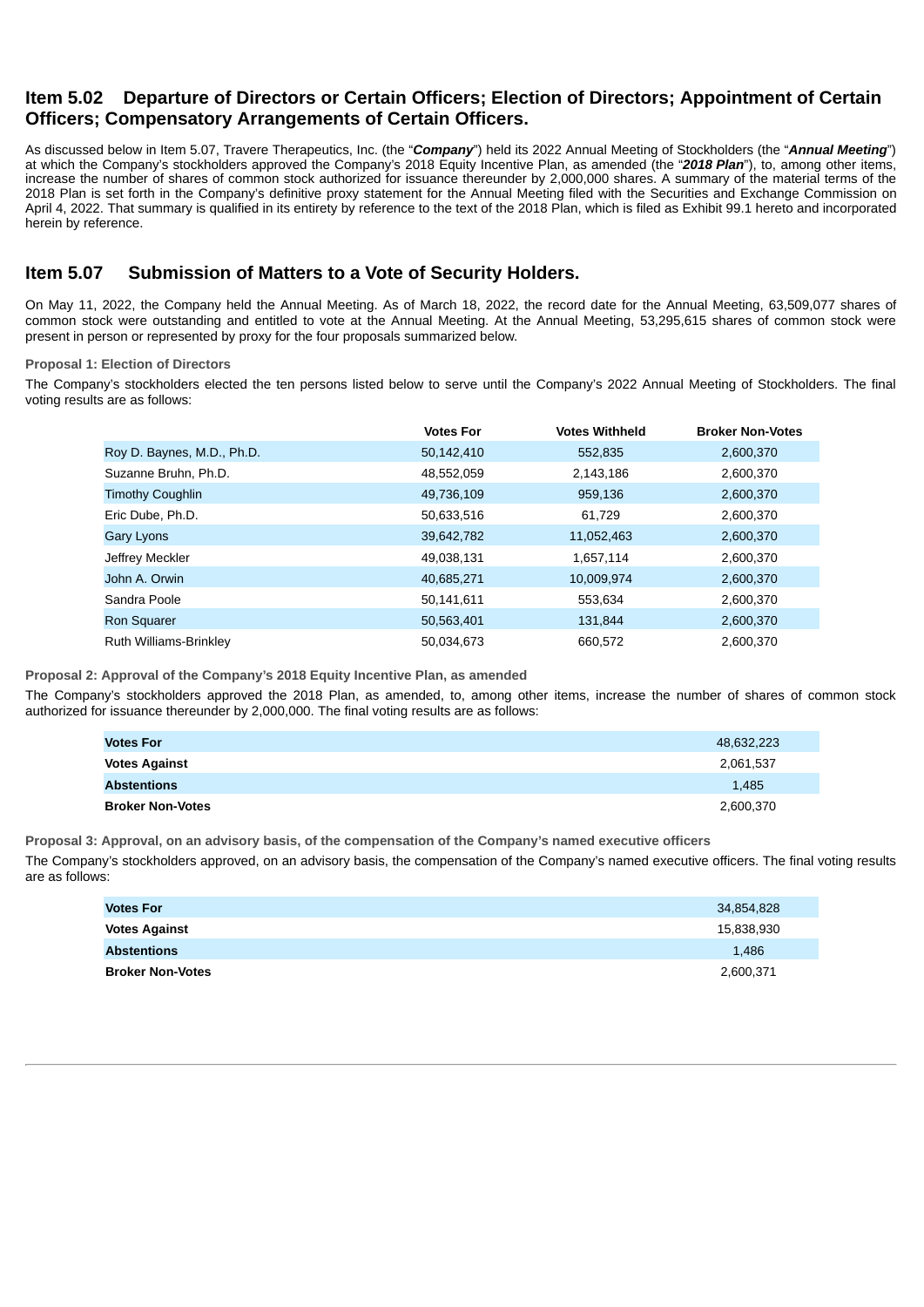**Proposal 4: Ratification of the Selection of Independent Registered Public Accounting Firm**

The Company's stockholders ratified the selection by the Audit Committee of BDO USA, LLP as the Company's independent registered public accounting firm for the fiscal year ending December 31, 2022. The final voting results are as follows:

| <b>Votes For</b>        | 53,272,291        |
|-------------------------|-------------------|
| <b>Votes Against</b>    | 21.931            |
| <b>Abstentions</b>      | 1,393             |
| <b>Broker Non-Votes</b> | $\hspace{0.05cm}$ |

# **Item 9.01 Financial Statements and Exhibits.**

*(d) Exhibits*

| Exhibit No. | Description                                                                  |
|-------------|------------------------------------------------------------------------------|
| 99.1        | Travere Therapeutics, Inc. 2018 Equity Incentive Plan, as amended.           |
| 104         | Cover Page Interactive Data File (embedded within the Inline XBRL document). |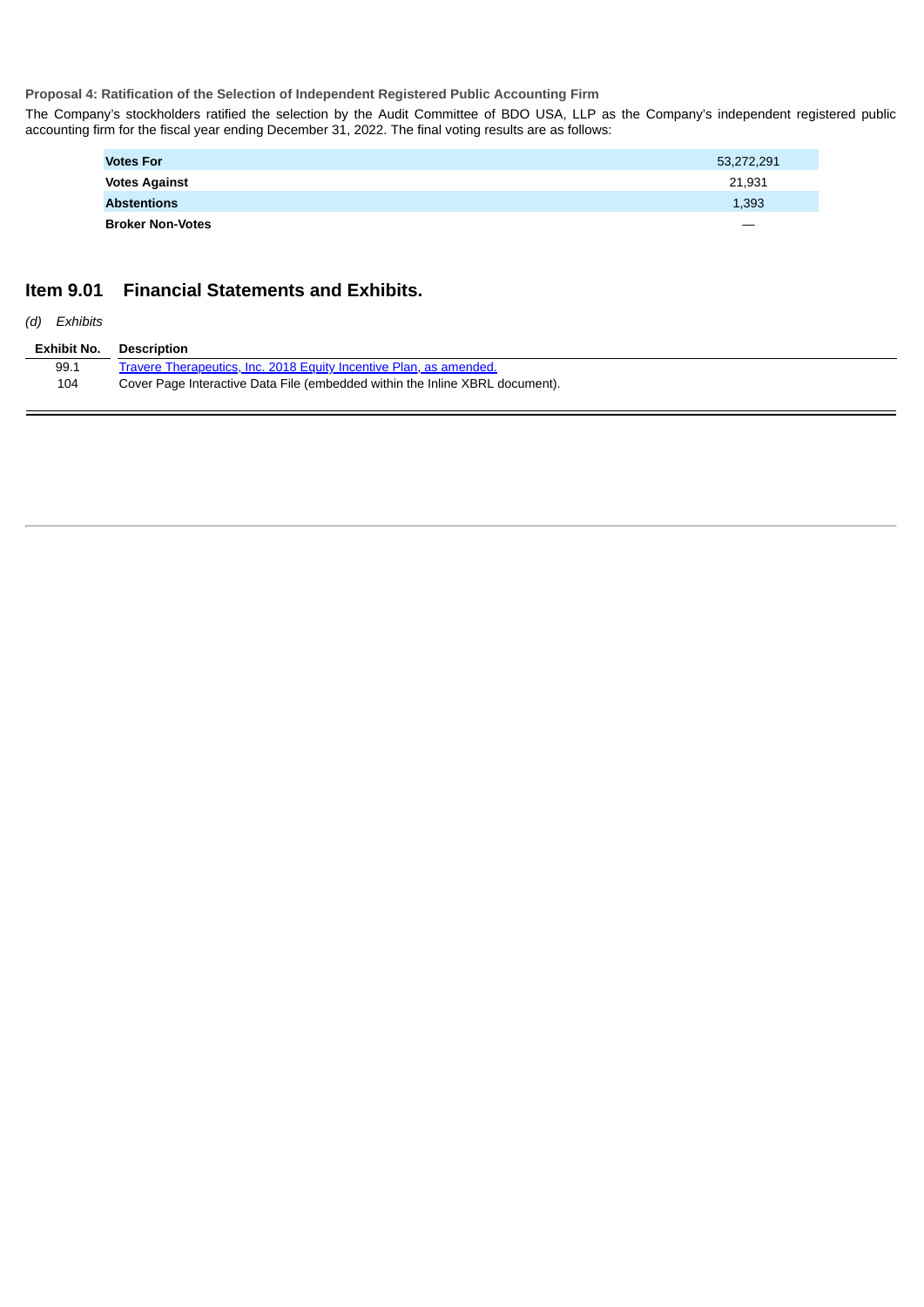Pursuant to the requirements of the Securities Exchange Act of 1934, the registrant has duly caused this report to be signed on its behalf by the undersigned hereunto duly authorized.

Dated: May 12, 2022

# **TRAVERE THERAPEUTICS, INC.**

| By:    | /s/ Elizabeth E. Reed                                |
|--------|------------------------------------------------------|
| Name:  | Elizabeth E. Reed                                    |
| Title: | Senior Vice President, General Counsel and Secretary |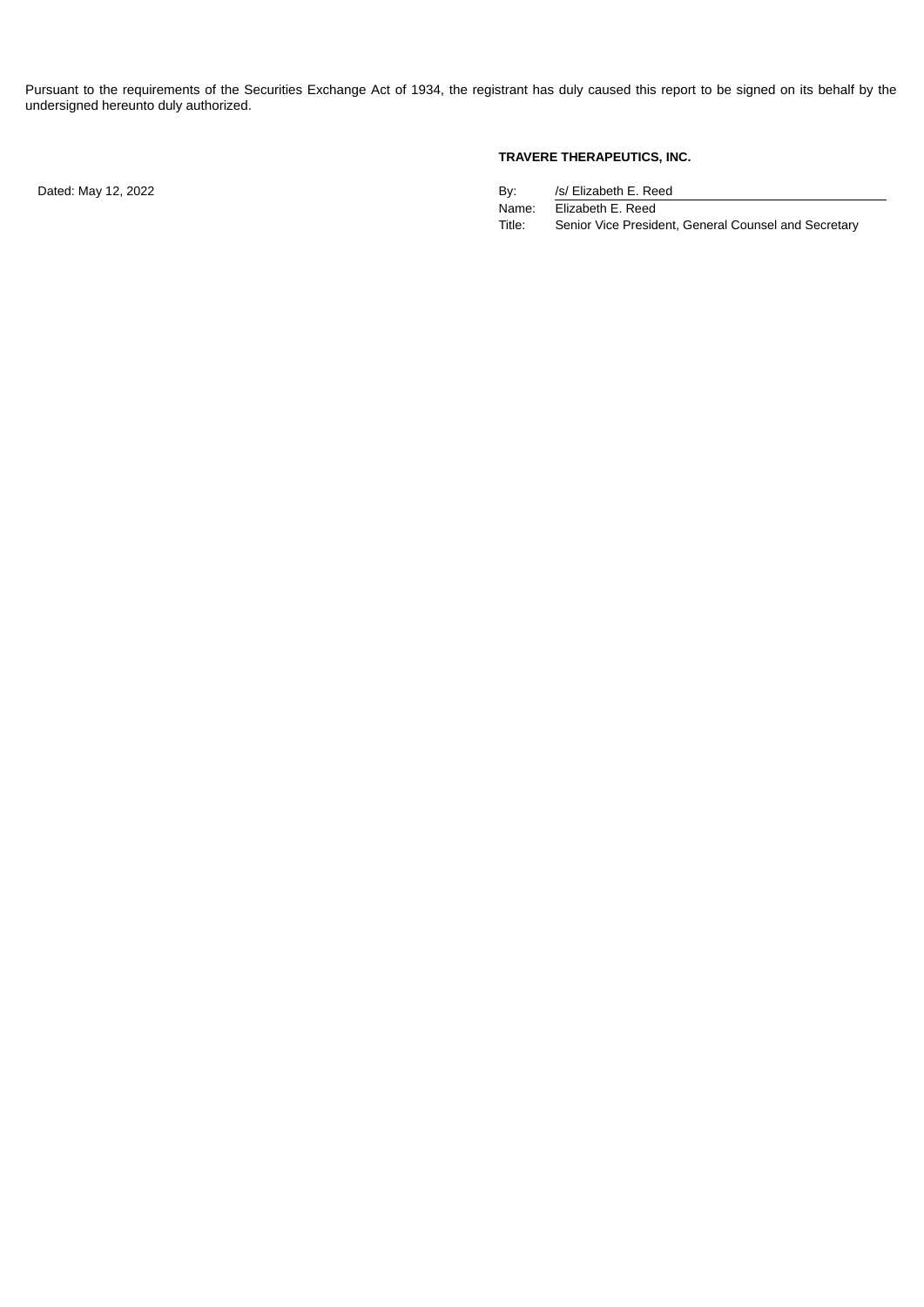# **2018 Equity Incentive Plan**

<span id="page-4-0"></span>**Adopted by the Board of Directors: April 1, 2018 Approved by the Stockholders: May 9, 2018 Amended by the Board of Directors: April 1, 2019 Approved by the Stockholders: May 8, 2019 Amended by the Board of Directors: April 8, 2020 Approved by the Stockholders: May 15, 2020 Amended by the Board of Directors: April 6, 2021 Approved by the Stockholders: May 14, 2021 Amended by the Board of Directors: April 1, 2022 Approved by the Stockholders: May 11, 2022**

### 1. **General**.

(a) **Successor to and Continuation of Prior Plans.** The Plan is intended as the successor to and continuation of the Travere Therapeutics, Inc. 2015 Equity Incentive Plan (the "*2015 Plan*") and the Travere Therapeutics, Inc. 2014 Incentive Compensation Plan (the "*2014 Plan*", and together with the 2015 Plan, the "*Prior Plans*"). Following the Effective Date, no additional stock awards may be granted under the Prior Plans. Any unallocated shares remaining available for grant under the Prior Plans as of 12:01 a.m., Pacific Time on the Effective Date (the "*Prior Plans' Available Reserve*") will cease to be available under such Prior Plans at such time and will be added to the Share Reserve (as further described in Section 3(a) below) and be then immediately available for grant and issuance pursuant to Stock Awards granted under the Plan. In addition, from and after 12:01 a.m., Pacific Time on the Effective Date, all outstanding stock awards granted under the Prior Plans will remain subject to the terms of such Prior Plans, as applicable; *provided, however*, that any shares subject to outstanding stock awards granted under the Prior Plans that (i) expire or terminate for any reason prior to exercise or settlement, or (ii) are forfeited, cancelled or otherwise returned to the Company because of the failure to meet a contingency or condition required for the vesting of such shares (collectively, the "*Prior Plans' Returning Shares*") will immediately be added to the Share Reserve (as further described in Section 3(a) below) as and when such shares become Prior Plans' Returning Shares and become available for issuance pursuant to Awards granted hereunder. All Stock Awards granted on or after 12:01 a.m., Pacific Time on the Effective Date will be subject to the terms of this Plan.

(b) **Eligible Award Recipients.** Employees, Directors and Consultants are eligible to receive Stock Awards under the Plan.

(c) **Available Stock Awards.** The Plan provides for the grant of the following types of Stock Awards: (i) Incentive Stock Options, (ii) Nonstatutory Stock Options, (iii) Stock Appreciation Rights, (iv) Restricted Stock Awards, (v) Restricted Stock Unit Awards, (vi) Performance Stock Awards, and (vii) Other Stock Awards.

(d) **Purpose.** The Plan, through the granting of Stock Awards, is intended to help the Company and any Affiliate secure and retain the services of eligible award recipients, provide incentives for such persons to exert maximum efforts for the success of the Company and any Affiliate and provide a means by which the eligible recipients may benefit from increases in value of the Common Stock.

#### 2. **Administration**.

(a) **Administration by Board.** The Board will administer the Plan. The Board may delegate administration of the Plan to a Committee or Committees, as provided in Section 2(c).

(b) **Powers of Board.** The Board will have the power, subject to, and within the limitations of, the express provisions of the Plan:

**(i)** To determine (A) who will be granted Stock Awards; (B) when and how each Stock Award will be granted; (C) what type of Stock Award will be granted; (D) the provisions of each Stock Award (which need not be identical), including when a person will be permitted to exercise or otherwise receive cash or Common Stock under the Stock Award; (E) the number of shares of Common Stock subject to, or the cash value of, a Stock Award; and (F) the Fair Market Value applicable to a Stock Award.

**(ii)** To construe and interpret the Plan and Stock Awards granted under it, and to establish, amend and revoke rules and regulations for administration of the Plan and Stock Awards. The Board, in the exercise of these powers, may correct any defect, omission or inconsistency in the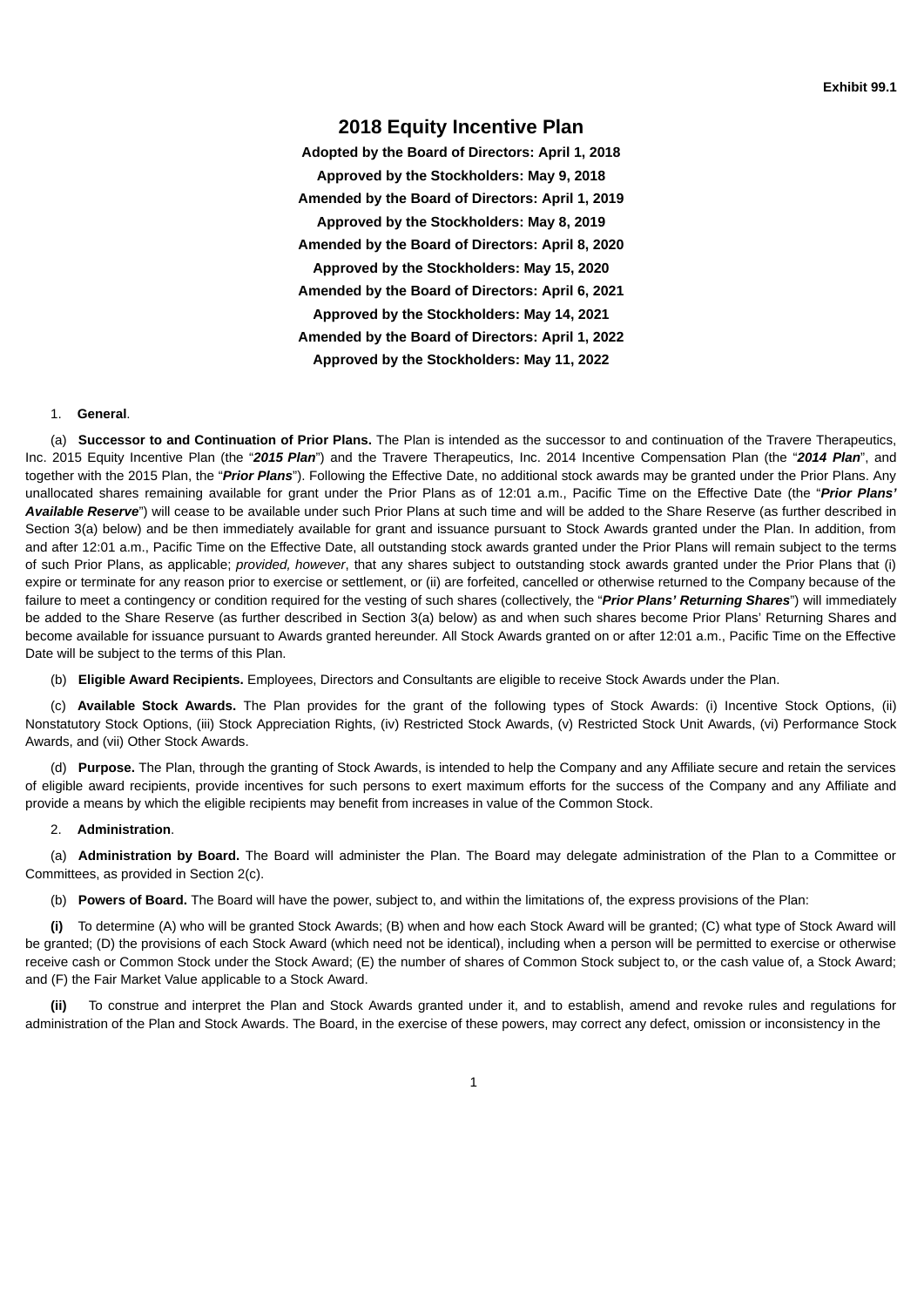Plan or in any Stock Award Agreement, in a manner and to the extent it will deem necessary or expedient to make the Plan or Stock Award fully effective.

**(iii)** To settle all controversies regarding the Plan and Stock Awards granted under it.

**(iv)** To accelerate, in whole or in part, the time at which a Stock Award may be exercised or vest (or the time at which cash or shares of Common Stock may be issued in settlement thereof).

**(v)** To prohibit the exercise of any Option, SAR or other exercisable Stock Award during a period of up to thirty days prior to the consummation of any pending stock dividend, stock split, combination or exchange of shares, merger, consolidation or other distribution (other than normal cash dividends) of Company assets to stockholders, or any other change affecting the shares of Common Stock or the share price of the Common Stock including any Transaction, for reasons of administrative convenience.

**(vi)** To suspend or terminate the Plan at any time. Except as otherwise provided in the Plan or a Stock Award Agreement, suspension or termination of the Plan will not materially impair a Participant's rights under the Participant's then-outstanding Stock Award without the Participant's written consent except as provided in subsection (viii) below.

**(vii)** To amend the Plan in any respect the Board deems necessary or advisable, including, without limitation, by adopting amendments relating to Incentive Stock Options and certain nonqualified deferred compensation under Section 409A of the Code and/or to make the Plan or Stock Awards granted under the Plan compliant with the requirements for Incentive Stock Options or exempt from or compliant with the requirements for nonqualified deferred compensation under Section 409A of the Code, subject to the limitations, if any, of applicable law. However, if required by applicable law or listing requirements, and except as provided in Section 9(a) relating to Capitalization Adjustments, the Company will seek stockholder approval of any amendment of the Plan that (A) materially increases the number of shares of Common Stock available for issuance under the Plan, (B) materially expands the class of individuals eligible to receive Stock Awards under the Plan, (C) materially increases the benefits accruing to Participants under the Plan, (D) materially reduces the price at which shares of Common Stock may be issued or purchased under the Plan, or (E) materially expands the types of Stock Awards available for issuance under the Plan. Except as provided in the Plan (including Section 2(b)(viii)) or a Stock Award Agreement, no amendment of the Plan will materially impair a Participant's rights under an outstanding Stock Award without the Participant's written consent.

**(viii)** To submit any amendment to the Plan for stockholder approval, including, but not limited to, amendments to the Plan intended to satisfy the requirements of (A) Section 422 of the Code regarding incentive stock options or (B) Rule 16b-3.

**(ix)** To approve forms of Stock Award Agreements for use under the Plan and to amend the terms of any one or more Stock Awards, including, but not limited to, amendments to provide terms more favorable to the Participant than previously provided in the Stock Award Agreement, subject to any specified limits in the Plan that are not subject to Board discretion; *provided, however,* that a Participant's rights under any Stock Award will not be impaired by any such amendment unless (A) the Company requests the consent of the affected Participant, and (B) such Participant consents in writing. Notwithstanding the foregoing, (1) a Participant's rights will not be deemed to have been impaired by any such amendment if the Board, in its sole discretion, determines that the amendment, taken as a whole, does not materially impair the Participant's rights, and (2) subject to the limitations of applicable law, if any, the Board may amend the terms of any one or more Stock Awards without the affected Participant's consent (A) to maintain the qualified status of the Stock Award as an Incentive Stock Option under Section 422 of the Code; (B) to change the terms of an Incentive Stock Option, if such change results in impairment of the Stock Award solely because it impairs the qualified status of the Stock Award as an Incentive Stock Option under Section 422 of the Code; (C) to clarify the manner of exemption from, or to bring the Stock Award into compliance with, Section 409A of the Code; or (D) to comply with other applicable laws or listing requirements.

**(x)** To appoint such agents as the Board may deem necessary or advisable to administer the Plan.

**(xi)** Generally, to exercise such powers and to perform such acts as the Board deems necessary or expedient to promote the best interests of the Company and that are not in conflict with the provisions of the Plan or Stock Awards.

**(xii)** To adopt such procedures and sub-plans as are necessary or appropriate to permit participation in the Plan by Employees, Directors or Consultants who are foreign nationals or employed outside the United States (provided that Board approval will not be necessary for immaterial modifications to the Plan or any Stock Award Agreement that are required for compliance with the laws of the relevant foreign jurisdiction).

# (c) **Delegation to Committee**.

**(i) General.** The Board may delegate some or all of the administration of the Plan to a Committee or Committees. If administration of the Plan is delegated to a Committee, the Committee will have, in connection with the administration of the Plan, the powers theretofore possessed by the Board that have been delegated to the Committee, including the power to delegate to a subcommittee of the Committee any of the administrative powers the Committee is authorized to exercise (and references in this Plan to the Board will thereafter be to the Committee or subcommittee, as applicable). Any delegation of administrative powers will be reflected in resolutions, not inconsistent with the provisions of the Plan,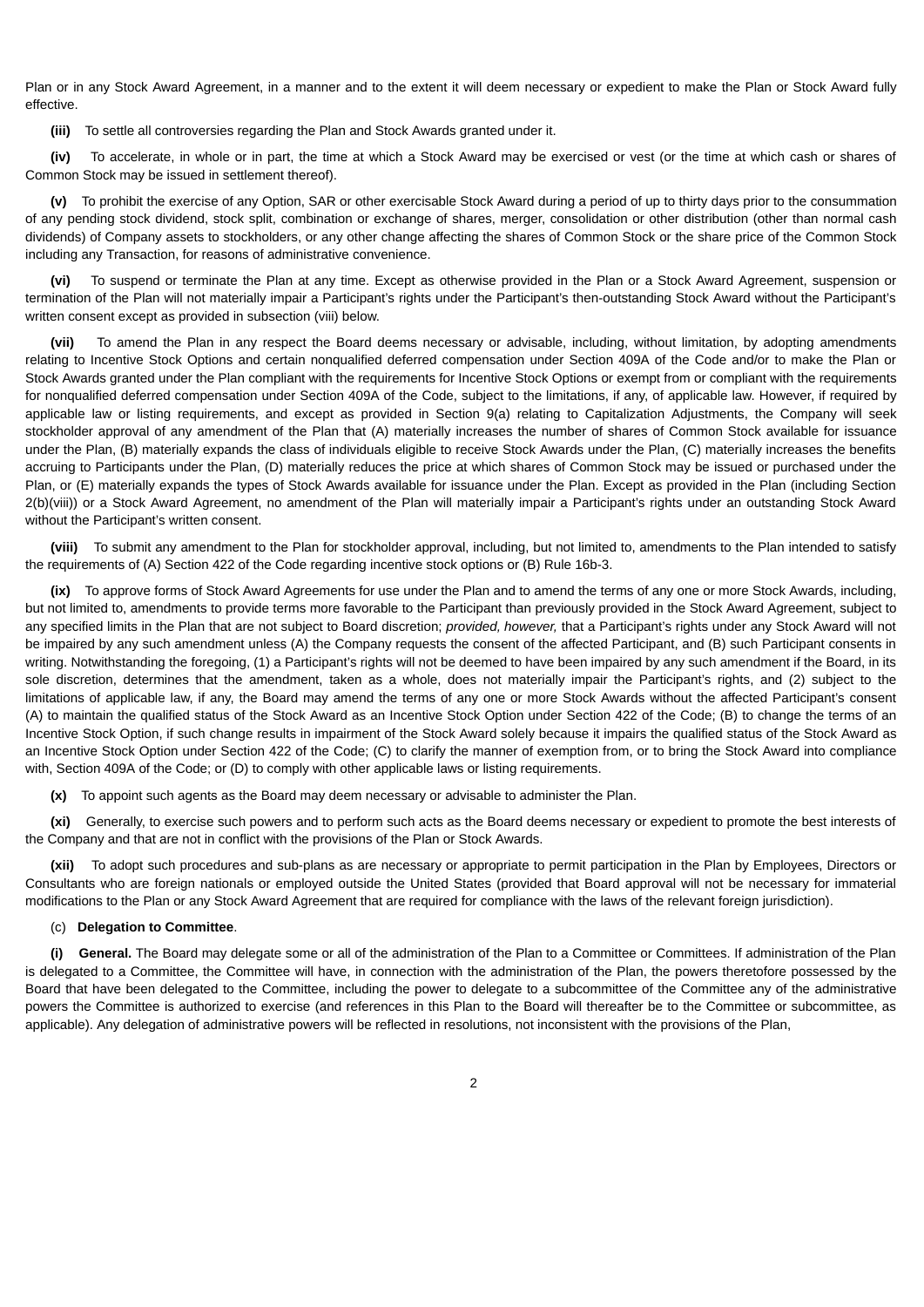adopted from time to time by the Board or Committee (as applicable). The Committee may, at any time, abolish the subcommittee and/or revest in the Committee any powers delegated to the subcommittee. The Board may retain the authority to concurrently administer the Plan with the Committee and may, at any time, revest in the Board some or all of the powers previously delegated.

**(ii) Rule 16b-3 Compliance.** The Committee may consist solely of two or more Non-Employee Directors, in accordance with Rule 16b-3.

(d) **Delegation to an Officer.** The Board may delegate to one or more Officers the authority to do one or both of the following (i) designate Employees who are not Officers to be recipients of Options and SARs (and, to the extent permitted by applicable law, other Stock Awards) and, to the extent permitted by applicable law, the terms of such Stock Awards, and (ii) determine the number of shares of Common Stock to be subject to such Stock Awards granted to such Employees; *provided, however*, that the Board resolutions regarding such delegation will specify the total number of shares of Common Stock that may be subject to the Stock Awards granted by such Officer and that such Officer may not grant a Stock Award to himself or herself. Any such Stock Awards will be granted on the form of Stock Award Agreement most recently approved for use by the Committee or the Board, unless otherwise provided in the resolutions approving the delegation authority. The Board may not delegate authority to an Officer who is acting solely in the capacity of an Officer (and not also as a Director) to determine the Fair Market Value pursuant to Section 13(u)(iii) below.

(e) **Effect of Board's Decision.** All determinations, interpretations and constructions made by the Board in good faith will not be subject to review by any person and will be final, binding and conclusive on all persons.

(f) **Repricing; Cancellation and Re-Grant of Stock Awards.** Neither the Board nor any Committee will have the authority to (i) reduce the exercise, purchase or strike price of any outstanding Option or SAR under the Plan, or (ii) cancel any outstanding Option or SAR that has an exercise price or strike price greater than the then-current Fair Market Value of the Common Stock in exchange for cash or other Stock Awards under the Plan, unless the stockholders of the Company have approved such an action within 12 months prior to such an event.

(g) **Minimum Vesting Requirements.** Except as provided in Section 9, no Stock Award will vest until at least twelve (12) months following the date of grant of such Stock Award; *provided, however,* that up to five percent (5%) of the Share Reserve (as defined in Section 3(a)) may be subject to Stock Awards that do not meet such vesting requirements.

(h) **Dividends and Dividend Equivalents.** Dividends or dividend equivalents may be paid or credited, as applicable, with respect to any shares of Common Stock subject to a Stock Award (other than an Option or SAR), as determined by the Board and contained in the applicable Stock Award Agreement; *provided, however*, that (i) no dividends or dividend equivalents may be paid with respect to any such shares before the date such shares have vested under the terms of such Stock Award Agreement, (ii) any dividends or dividend equivalents that are credited with respect to any such shares will be subject to all of the terms and conditions applicable to such shares under the terms of such Stock Award Agreement (including, but not limited to, any vesting conditions), and (iii) any dividends or dividend equivalents that are credited with respect to any such shares will be forfeited to the Company on the date, if any, such shares are forfeited to or repurchased by the Company due to a failure to meet any vesting conditions under the terms of such Stock Award Agreement.

#### 3. **Shares Subject to the Plan**.

# (a) **Share Reserve**.

**(i)** Subject to Section 9(a) relating to Capitalization Adjustments, the aggregate number of shares of Common Stock that may be issued pursuant to Stock Awards from and after the Effective Date will not exceed (A) 12,984,114 shares (which number is the sum of (i) 1,800,000 shares originally approved by the Company's stockholders in May 2018, (ii) 2,000,000 shares approved by the Company's stockholders at the Company's Annual Meeting of Stockholders in May 2019, (iii) 2,400,000 shares approved by the Company's stockholders at the Company's Annual Meeting of Stockholders in May 2020, (iv) 3,200,000 shares approved by the Company's stockholders at the Company's Annual Meeting of Stockholders in May 2021, (v) 2,000,000 shares approved by the Company's stockholders at the Company's Annual Meeting of Stockholders in May 2022, and (vi) the number of shares (1,584,114) subject to the Prior Plans' Available Reserve, *plus* (B) the Prior Plans' Returning Shares, if any, which become available for grant under this Plan from time to time (such aggregate number of shares described in (A) and (B) above, the "*Share Reserve*").

**(ii)** For clarity, the Share Reserve in this Section 3(a) is a limitation on the number of shares of Common Stock that may be issued pursuant to the Plan. Accordingly, this Section 3(a) does not limit the granting of Stock Awards except as provided in Section 7(a). Shares may be issued in connection with a merger or acquisition as permitted by Nasdaq Listing Rule 5635(c) or, if applicable, NYSE Listed Company Manual Section 303A.08, AMEX Company Guide Section 711 or other applicable rule, and such issuance will not reduce the number of shares available for issuance under the Plan.

**(iii)** Subject to Section 3(b), the number of shares of Common Stock available for issuance under the Plan will be reduced by: (A) one share for each share of Common Stock issued pursuant to an Option or SAR with respect to which the exercise or strike price is at least one hundred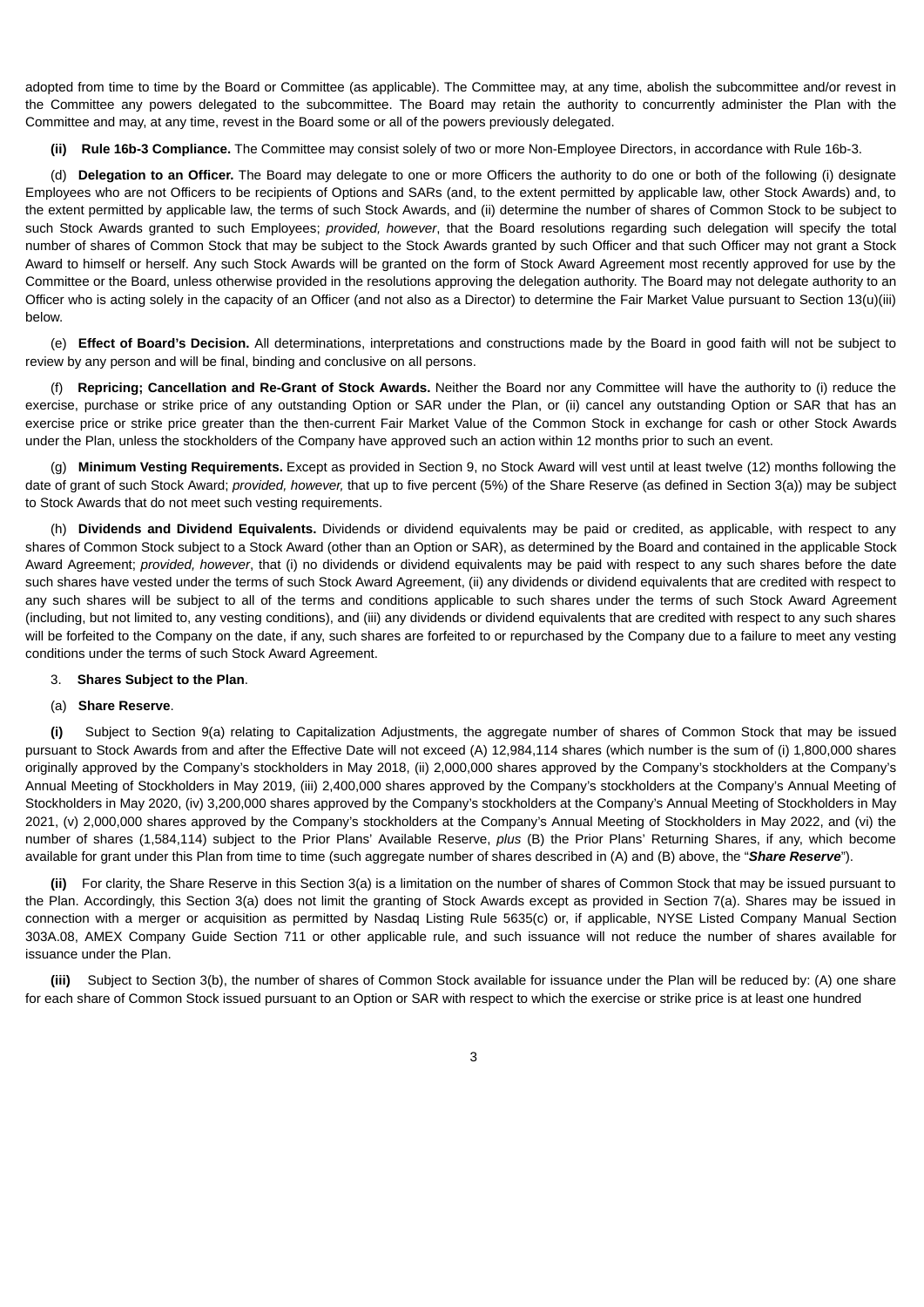percent (100%) of the Fair Market Value of the Common Stock subject to the Option or SAR on the date of grant; and (B) one share for each share of Common Stock issued pursuant to a Full Value Award.

### (b) **Reversion of Shares to the Share Reserve**.

**(i) Shares Available For Subsequent Issuance.** If (A) any shares of Common Stock subject to a Stock Award are not issued because such Stock Award or any portion thereof expires or otherwise terminates without all of the shares covered by such Stock Award having been issued or is settled in cash (*i.e.*, the Participant receives cash rather than stock), or (B) any shares of Common Stock issued pursuant to a Stock Award are forfeited back to or repurchased by the Company because of the failure to meet a contingency or condition required for the vesting of such shares, such shares will again become available for issuance under the Plan (collectively, the "*2018 Plan Returning Shares*"). For each (1) 2018 Plan Returning Share subject to a Full Value Award or (2) Prior Plans' Returning Share subject to a stock award other than an option or stock appreciation right granted under the Prior Plan, with respect to which the exercise or strike price is at least one hundred percent (100%) of the Fair Market Value of the Common Stock subject to the option or stock appreciation right on the date of grant, the number of shares of Common Stock available for issuance under the Plan will increase by the share ratio used at time of grant.

**(ii) Shares Not Available For Subsequent Issuance.** Any shares of Common Stock reacquired or withheld (or not issued) by the Company to satisfy the exercise or purchase price of a Stock Award will no longer be available for issuance under the Plan, including any shares subject to a Stock Award that are not delivered to a Participant because such Stock Award is exercised through a reduction of shares subject to such Stock Award (*i.e*., "net exercised"). In addition, any shares reacquired or withheld (or not issued) by the Company to satisfy a tax withholding obligation in connection with a Stock Award or a stock award under a Prior Plan, or any shares repurchased by the Company on the open market with the proceeds of the exercise or strike price of an Option or Stock Appreciation Right or similar award under a Prior Plan will no longer be available for issuance under the Plan.

(c) **Incentive Stock Option Limit.** Subject to the Share Reserve and Section 9(a) relating to Capitalization Adjustments, the aggregate maximum number of shares of Common Stock that may be issued pursuant to the exercise of Incentive Stock Options will be 8,000,000.

(d) **Source of Shares.** The stock issuable under the Plan will be shares of authorized but unissued or reacquired Common Stock, including shares repurchased by the Company on the open market or otherwise.

(e) **Non-Employee Director Aggregate Compensation Limit.** The aggregate value of all compensation granted or paid, as applicable, to any individual for service as a Non-Employee Director with respect to any period commencing on the date of the Company's Annual Meeting of Stockholders for a particular year and ending on the day immediately prior to the date of the Company's Annual Meeting of Stockholders for the next subsequent year, including Awards granted and cash fees paid by the Company to such Non-Employee Director, will not exceed (i) \$750,000 in total value or (ii) in the event such Non-Employee Director is first appointed or elected to the Board during such period, \$1,250,000 in total value, in each case calculating the value of any Awards based on the grant date fair value of such Awards for financial reporting purposes.

### 4. **Eligibility**.

(a) **Eligibility for Specific Stock Awards.** Incentive Stock Options may be granted only to employees of the Company or a "parent corporation" or "subsidiary corporation" thereof (as such terms are defined in Sections 424(e) and 424(f) of the Code). Stock Awards other than Incentive Stock Options may be granted to Employees, Directors and Consultants; provided, however, that Stock Awards may not be granted to Employees, Directors and Consultants who are providing Continuous Service only to any "parent" of the Company, as such term is defined in Rule 405, unless (i) the stock underlying such Stock Awards is treated as "service recipient stock" under Section 409A of the Code (for example, because the Stock Awards are granted pursuant to a corporate transaction such as a spin off transaction) or (ii) the Company, in consultation with its legal counsel, has determined that such Stock Awards are otherwise exempt from or alternatively comply with the distribution requirements of Section 409A of the Code.

(b) **Ten Percent Stockholders.** A Ten Percent Stockholder will not be granted an Incentive Stock Option unless the exercise price of such Option is at least one hundred ten percent (110%) of the Fair Market Value on the date of grant and the Option is not exercisable after the expiration of five (5) years from the date of grant.

### 5. **Provisions Relating to Options and Stock Appreciation Rights**.

Each Option or SAR will be in such form and will contain such terms and conditions as the Board deems appropriate. All Options will be separately designated Incentive Stock Options or Nonstatutory Stock Options at the time of grant, and, if certificates are issued, a separate certificate or certificates will be issued for shares of Common Stock purchased on exercise of each type of Option. If an Option is not specifically designated as an Incentive Stock Option, or if an Option is designated as an Incentive Stock Option but some portion or all of the Option fails to qualify as an Incentive Stock Option under the applicable rules, then the Option (or portion thereof) will be a Nonstatutory Stock Option. The provisions of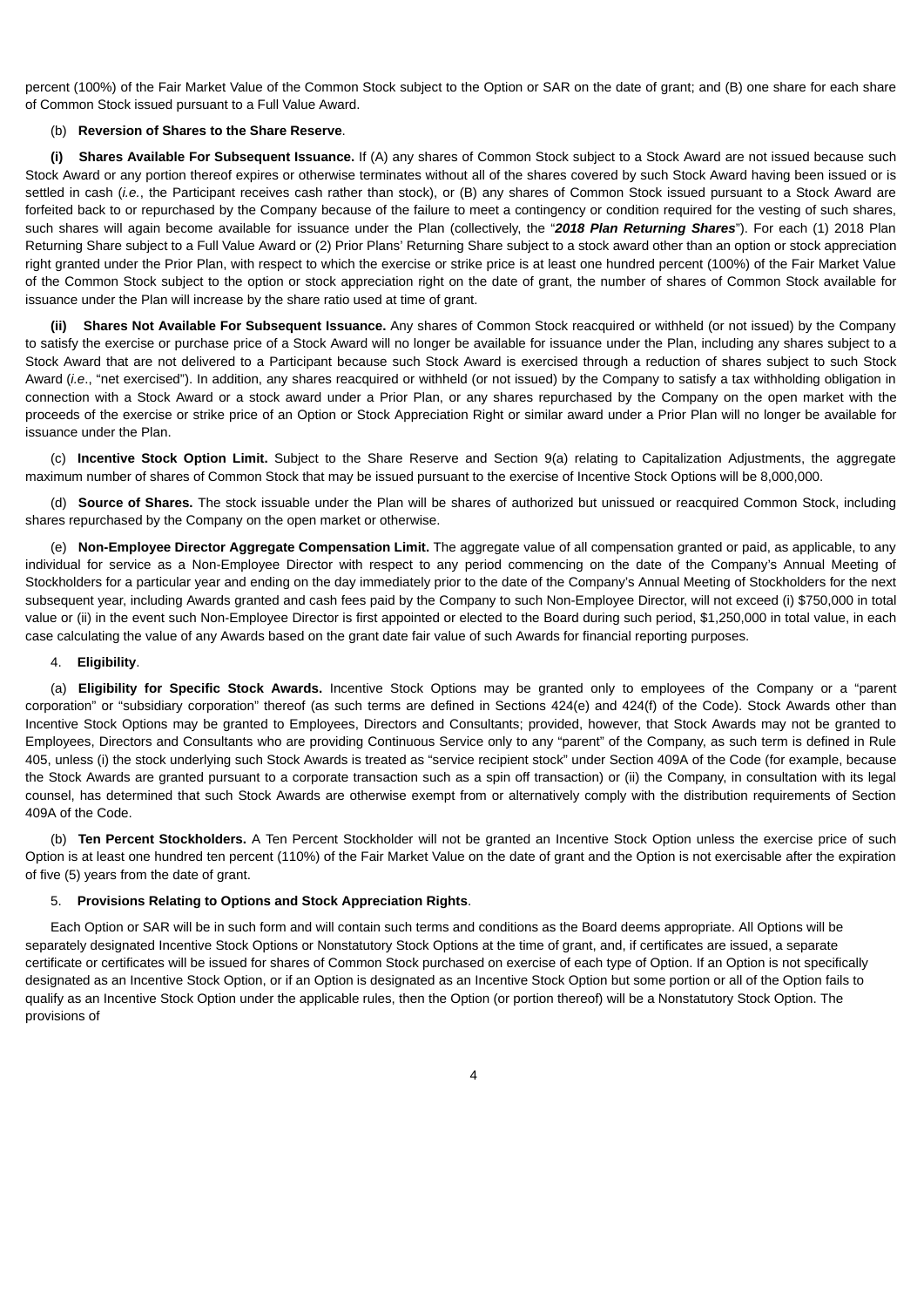separate Options or SARs need not be identical; *provided, however*, that each Stock Award Agreement will conform to (through incorporation of provisions hereof by reference in the applicable Stock Award Agreement or otherwise) the substance of each of the following provisions:

(a) **Term.** Subject to the provisions of Section 4(b) regarding Ten Percent Stockholders, no Option or SAR will be exercisable after the expiration of ten (10) years from the date of its grant or such shorter period specified in the Stock Award Agreement.

(b) **Exercise Price.** Subject to the provisions of Section 4(b) regarding Ten Percent Stockholders, the exercise or strike price of each Option or SAR will be not less than one hundred percent (100%) of the Fair Market Value of the Common Stock subject to the Option or SAR on the date the Stock Award is granted. Notwithstanding the foregoing, an Option or SAR may be granted with an exercise or strike price lower than one hundred percent (100%) of the Fair Market Value of the Common Stock subject to the Stock Award if such Stock Award is granted pursuant to an assumption of or substitution for another option or stock appreciation right pursuant to a Corporate Transaction and in a manner consistent with the provisions of Section 409A of the Code and, if applicable, Section 424(a) of the Code. Each SAR will be denominated in shares of Common Stock equivalents.

(c) **Purchase Price for Options.** The purchase price of Common Stock acquired pursuant to the exercise of an Option may be paid, to the extent permitted by applicable law and as determined by the Board in its sole discretion, by any combination of the methods of payment set forth below. The Board will have the authority to grant Options that do not permit all of the following methods of payment (or that otherwise restrict the ability to use certain methods) and to grant Options that require the consent of the Company to use a particular method of payment. The permitted methods of payment are as follows:

**(i)** by cash, check, bank draft or money order payable to the Company;

**(ii)** pursuant to a program developed under Regulation T as promulgated by the Federal Reserve Board that, prior to the issuance of the Common Stock subject to the Option, results in either the receipt of cash (or check) by the Company or the receipt of irrevocable instructions to pay the aggregate exercise price to the Company from the sales proceeds;

**(iii)** by delivery to the Company (either by actual delivery or attestation) of shares of Common Stock;

**(iv)** if an Option is a Nonstatutory Stock Option, by a "net exercise" arrangement pursuant to which the Company will reduce the number of shares of Common Stock issuable upon exercise by the largest whole number of shares with a Fair Market Value that does not exceed the aggregate exercise price; *provided, however*, that the Company will accept a cash or other payment from the Participant to the extent of any remaining balance of the aggregate exercise price not satisfied by such reduction in the number of whole shares to be issued. Shares of Common Stock will no longer be subject to an Option and will not be exercisable thereafter to the extent that (A) shares issuable upon exercise are used to pay the exercise price pursuant to the "net exercise," (B) shares are delivered to the Participant as a result of such exercise, and (C) shares are withheld to satisfy tax withholding obligations; or

**(v)** in any other form of legal consideration that may be acceptable to the Board and specified in the applicable Stock Award Agreement.

(d) **Exercise and Payment of a SAR.** To exercise any outstanding SAR, the Participant must provide written notice of exercise to the Company in compliance with the provisions of the Stock Award Agreement evidencing such SAR. The appreciation distribution payable on the exercise of a SAR will be not greater than an amount equal to the excess of (A) the aggregate Fair Market Value (on the date of the exercise of the SAR) of a number of shares of Common Stock equal to the number of Common Stock equivalents in which the Participant is vested under such SAR, and with respect to which the Participant is exercising the SAR on such date, over (B) the aggregate strike price of the number of Common Stock equivalents with respect to which the Participant is exercising the SAR on such date. The appreciation distribution may be paid in Common Stock, in cash, in any combination of the two or in any other form of consideration, as determined by the Board and contained in the Stock Award Agreement evidencing such SAR.

(e) **Transferability of Options and SARs.** The Board may, in its sole discretion, impose such limitations on the transferability of Options and SARs as the Board will determine. In the absence of such a determination by the Board to the contrary, the restrictions set forth in this Section 5(e) on the transferability of Options and SARs will apply. Notwithstanding the foregoing or anything in the Plan or a Stock Award Agreement to the contrary, no Option or SAR may be transferred to any financial institution without prior stockholder approval.

**(i) Restrictions on Transfer.** An Option or SAR will not be transferable except by will or by the laws of descent and distribution (and pursuant to Sections 5(e)(ii) and 5(e)(iii) below) and will be exercisable during the lifetime of the Participant only by the Participant. Subject to the foregoing paragraph, the Board may permit transfer of the Option or SAR in a manner that is not prohibited by applicable tax and securities laws. Except as explicitly provided in the Plan, neither an Option nor a SAR may be transferred for consideration.

**(ii) Domestic Relations Orders.** Subject to the approval of the Board or a duly authorized Officer, an Option or SAR may be transferred pursuant to the terms of a domestic relations order, official marital settlement agreement or other divorce or separation instrument as permitted by Treasury Regulations Section 1.421-1(b)(2). If an Option is an Incentive Stock Option, such Option may be deemed to be a Nonstatutory Stock Option as a result of such transfer.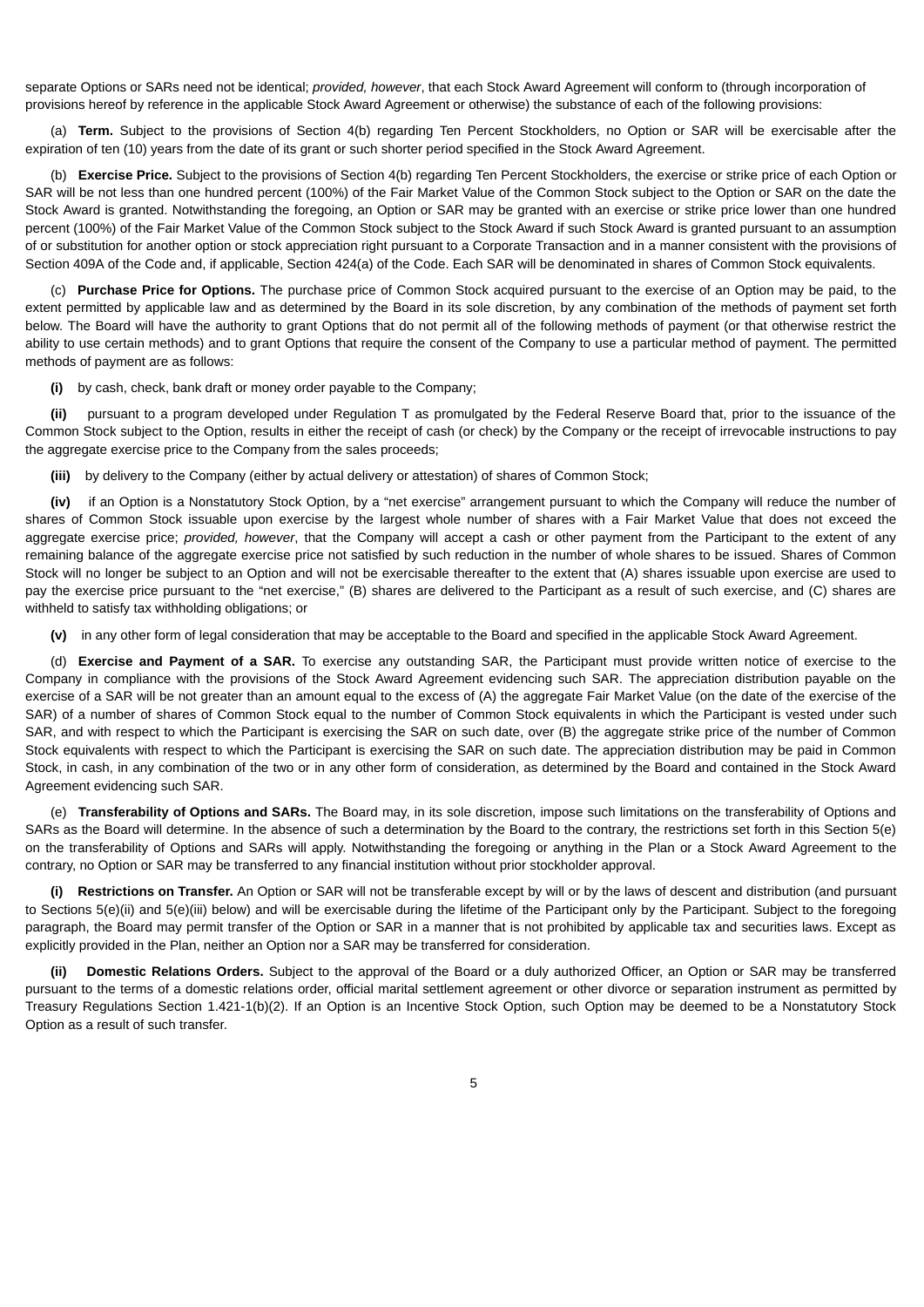**(iii) Beneficiary Designation.** Subject to the approval of the Board or a duly authorized Officer, a Participant may, by delivering written notice to the Company, in a form approved by the Company (or the designated broker), designate a third party who, upon the death of the Participant, will thereafter be entitled to exercise the Option or SAR and receive the Common Stock or other consideration resulting from such exercise. In the absence of such a designation, upon the death of the Participant, the executor or administrator of the Participant's estate will be entitled to exercise the Option or SAR and receive the Common Stock or other consideration resulting from such exercise. However, the Company may prohibit designation of a beneficiary at any time, including due to any conclusion by the Company that such designation would be inconsistent with the provisions of applicable laws.

(f) **Vesting Generally.** The total number of shares of Common Stock subject to an Option or SAR may vest and become exercisable in periodic installments that may or may not be equal. The Option or SAR may be subject to such other terms and conditions on the time or times when it may or may not be exercised (which may be based on the satisfaction of Performance Goals or other criteria) as the Board may deem appropriate. The vesting provisions of individual Options or SARs may vary. The provisions of this Section 5(f) are subject to Section 2(g) and to any Option or SAR provisions governing the minimum number of shares of Common Stock as to which an Option or SAR may be exercised.

(g) **Termination of Continuous Service.** Except as otherwise provided in the applicable Stock Award Agreement or other agreement between the Participant and the Company or an Affiliate, if a Participant's Continuous Service terminates (other than for Cause and other than upon the Participant's death or Disability), the Participant may exercise his or her Option or SAR (to the extent that the Participant was entitled to exercise such Option or SAR as of the date of termination of Continuous Service), but only within such period of time ending on the earlier of (i) the date three (3) months following the termination of the Participant's Continuous Service (or such longer or shorter period specified in the applicable Stock Award Agreement), and (ii) the expiration of the term of the Option or SAR as set forth in the Stock Award Agreement. If, after termination of Continuous Service, the Participant does not exercise his or her Option or SAR (as applicable) within the applicable time frame, the Option or SAR (as applicable) will terminate.

(h) **Extension of Termination Date.** Except as otherwise provided in the applicable Stock Award Agreement or other agreement between the Participant and the Company or an Affiliate, if the exercise of an Option or SAR following the termination of the Participant's Continuous Service (other than for Cause and other than upon the Participant's death or Disability) would be prohibited at any time solely because the issuance of shares of Common Stock would violate the registration requirements under the Securities Act, then the Option or SAR will terminate on the earlier of (i) the expiration of a total period of time (that need not be consecutive) equal to the applicable post-termination exercise period after the termination of the Participant's Continuous Service during which the exercise of the Option or SAR would not be in violation of such registration requirements, or (ii) the expiration of the term of the Option or SAR as set forth in the applicable Stock Award Agreement. In addition, unless otherwise provided in a Participant's Stock Award Agreement, if the sale of any Common Stock received upon exercise of an Option or SAR following the termination of the Participant's Continuous Service (other than for Cause) would violate the Company's insider trading policy, then the Option or SAR will terminate on the earlier of (i) the expiration of a period of time (that need not be consecutive) equal to the applicable post-termination exercise period after the termination of the Participant's Continuous Service during which the sale of the Common Stock received upon exercise of the Option or SAR would not be in violation of the Company's insider trading policy, or (ii) the expiration of the term of the Option or SAR as set forth in the applicable Stock Award Agreement.

(i) **Disability of Participant.** Except as otherwise provided in the applicable Stock Award Agreement or other agreement between the Participant and the Company or an Affiliate, if a Participant's Continuous Service terminates as a result of the Participant's Disability, the Participant may exercise his or her Option or SAR (to the extent that the Participant was entitled to exercise such Option or SAR as of the date of termination of Continuous Service), but only within such period of time ending on the earlier of (i) the date 12 months following such termination of Continuous Service (or such longer or shorter period specified in the Stock Award Agreement), and (ii) the expiration of the term of the Option or SAR as set forth in the Stock Award Agreement. If, after termination of Continuous Service, the Participant does not exercise his or her Option or SAR (as applicable) within the applicable time frame, the Option or SAR (as applicable) will terminate.

(j) **Death of Participant.** Except as otherwise provided in the applicable Stock Award Agreement or other agreement between the Participant and the Company or an Affiliate, if (i) a Participant's Continuous Service terminates as a result of the Participant's death, or (ii) the Participant dies within the period (if any) specified in the Stock Award Agreement for exercisability after the termination of the Participant's Continuous Service (for a reason other than death), then the Participant's Option or SAR may be exercised (to the extent that the Participant was entitled to exercise such Option or SAR as of the date of death) by the Participant's estate, by a person who acquired the right to exercise the Option or SAR by bequest or inheritance or by a person designated to exercise the Option or SAR upon the Participant's death, but only within such period of time ending on the earlier of (i) the date 18 months following the date of death (or such longer or shorter period specified in the Stock Award Agreement), and (ii) the expiration of the term of such Option or SAR as set forth in the Stock Award Agreement. If, after the Participant's death, the Option or SAR (as applicable) is not exercised within the applicable time frame, the Option or SAR (as applicable) will terminate.

(k) **Termination for Cause.** Except as explicitly provided otherwise in a Participant's Stock Award Agreement or other individual written agreement between the Company or an Affiliate and the Participant, if a Participant's Continuous Service is terminated for Cause, the Participant's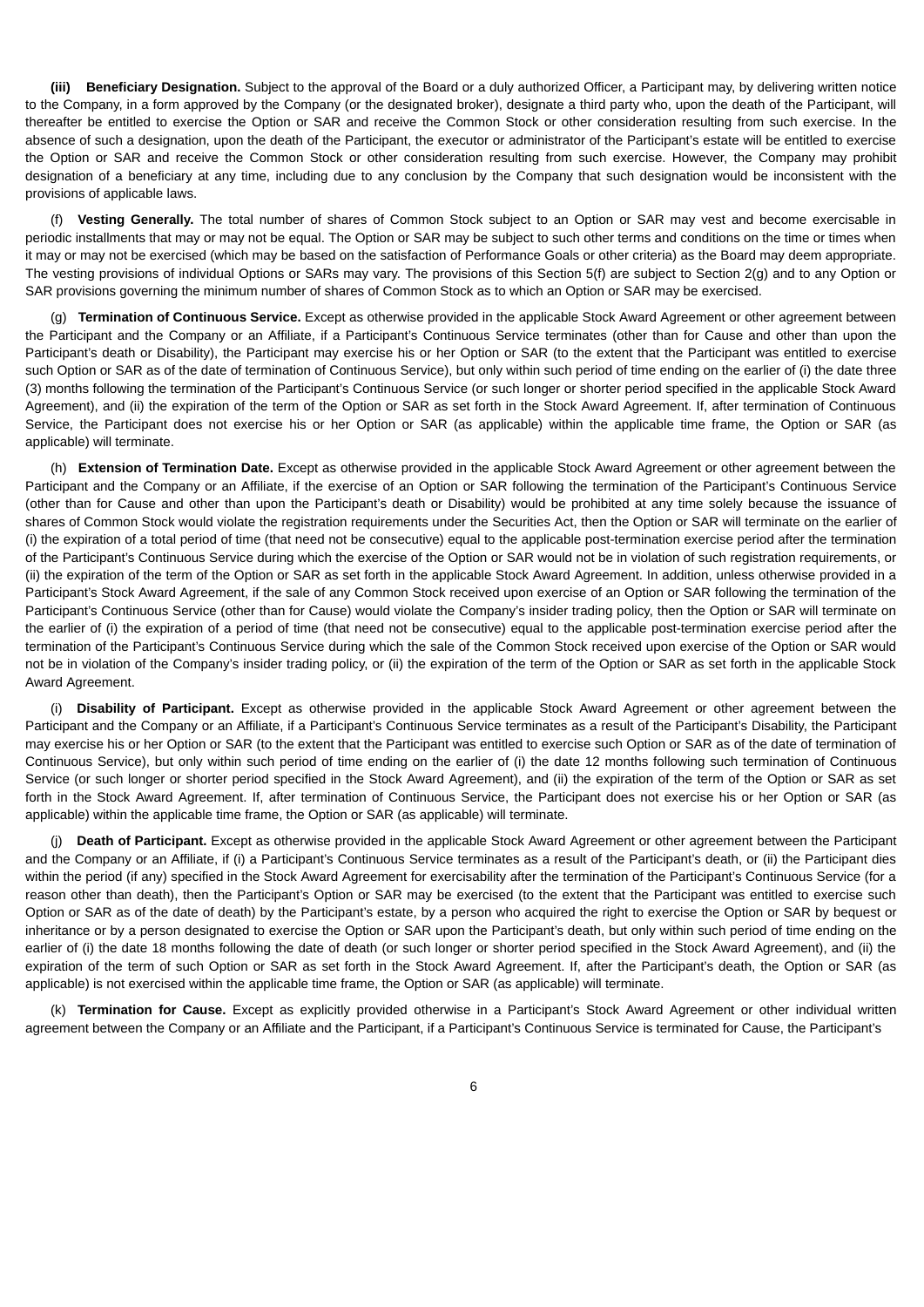Option or SAR will terminate immediately upon such Participant's termination of Continuous Service and be forfeited, and the Participant will be prohibited from exercising his or her Option or SAR from and after the time of such termination of Continuous Service.

(l) **Non-Exempt Employees.** If an Option or SAR is granted to an Employee who is a non-exempt employee for purposes of the Fair Labor Standards Act of 1938, as amended, the Option or SAR will not be first exercisable for any shares of Common Stock until at least six months following the date of grant of the Option or SAR (although the Stock Award may vest prior to such date). Consistent with the provisions of the Worker Economic Opportunity Act, (i) if such non-exempt employee dies or suffers a Disability, (ii) upon a Corporate Transaction in which such Option or SAR is not assumed, continued, or substituted, (iii) upon a Change in Control, or (iv) upon the Participant's retirement (as such term may be defined in the Participant's Stock Award Agreement, in another agreement between the Participant and the Company or an Affiliate, or, if no such definition, in accordance with the Company's or Affiliate's then current employment policies and guidelines), the vested portion of any Options and SARs may be exercised earlier than six months following the date of grant. The foregoing provision is intended to operate so that any income derived by a nonexempt employee in connection with the exercise or vesting of an Option or SAR will be exempt from the employee's regular rate of pay. To the extent permitted and/or required for compliance with the Worker Economic Opportunity Act to ensure that any income derived by a non-exempt employee in connection with the exercise, vesting or issuance of any shares under any other Stock Award will be exempt from the employee's regular rate of pay, the provisions of this Section 5(l) will apply to all Stock Awards and are hereby incorporated by reference into such Stock Award Agreements.

### 6. **Provisions of Stock Awards Other than Options and SARs**.

(a) **Restricted Stock Awards.** Each Restricted Stock Award Agreement will be in such form and will contain such terms and conditions as the Board deems appropriate. To the extent consistent with the Company's bylaws, at the Board's election, shares of Common Stock underlying a Restricted Stock Award may be (i) held in book entry form subject to the Company's instructions until any restrictions relating to the Restricted Stock Award lapse, or (ii) evidenced by a certificate, which certificate will be held in such form and manner as determined by the Board. The terms and conditions of Restricted Stock Award Agreements may change from time to time, and the terms and conditions of separate Restricted Stock Award Agreements need not be identical. Each Restricted Stock Award Agreement will conform to (through incorporation of the provisions hereof by reference in the agreement or otherwise) the substance of each of the following provisions:

**(i) Consideration.** A Restricted Stock Award may be awarded in consideration for (A) cash, check, bank draft or money order payable to the Company, (B) past services to the Company or an Affiliate, or (C) any other form of legal consideration (including future services) that may be acceptable to the Board, in its sole discretion, and permissible under applicable law.

**(ii) Vesting.** Subject to Section 2(g), shares of Common Stock awarded under the Restricted Stock Award Agreement may be subject to forfeiture to the Company in accordance with a vesting schedule to be determined by the Board.

**(iii) Termination of Participant's Continuous Service.** If a Participant's Continuous Service terminates, the Company may receive through a forfeiture condition or a repurchase right any or all of the shares of Common Stock held by the Participant as of the date of termination of Continuous Service under the terms of the Restricted Stock Award Agreement.

**(iv) Transferability.** Rights to acquire shares of Common Stock under the Restricted Stock Award Agreement will be transferable by the Participant only upon such terms and conditions as are set forth in the Restricted Stock Award Agreement, as the Board will determine in its sole discretion, so long as Common Stock awarded under the Restricted Stock Award Agreement remains subject to the terms of the Restricted Stock Award Agreement. Notwithstanding the foregoing or anything in the Plan or a Restricted Stock Award Agreement to the contrary, no Restricted Stock Award may be transferred to any financial institution without prior stockholder approval.

(b) **Restricted Stock Unit Awards.** Each Restricted Stock Unit Award Agreement will be in such form and will contain such terms and conditions as the Board deems appropriate. The terms and conditions of Restricted Stock Unit Award Agreements may change from time to time, and the terms and conditions of separate Restricted Stock Unit Award Agreements need not be identical. Each Restricted Stock Unit Award Agreement will conform to (through incorporation of the provisions hereof by reference in the Agreement or otherwise) the substance of each of the following provisions:

**(i) Consideration.** At the time of grant of a Restricted Stock Unit Award, the Board will determine the consideration, if any, to be paid by the Participant upon delivery of each share of Common Stock subject to the Restricted Stock Unit Award. The consideration to be paid (if any) by the Participant for each share of Common Stock subject to a Restricted Stock Unit Award may be paid in any form of legal consideration that may be acceptable to the Board, in its sole discretion, and permissible under applicable law.

**(ii) Vesting.** Subject to Section 2(g), at the time of the grant of a Restricted Stock Unit Award, the Board may impose such restrictions on or conditions to the vesting of the Restricted Stock Unit Award as it, in its sole discretion, deems appropriate.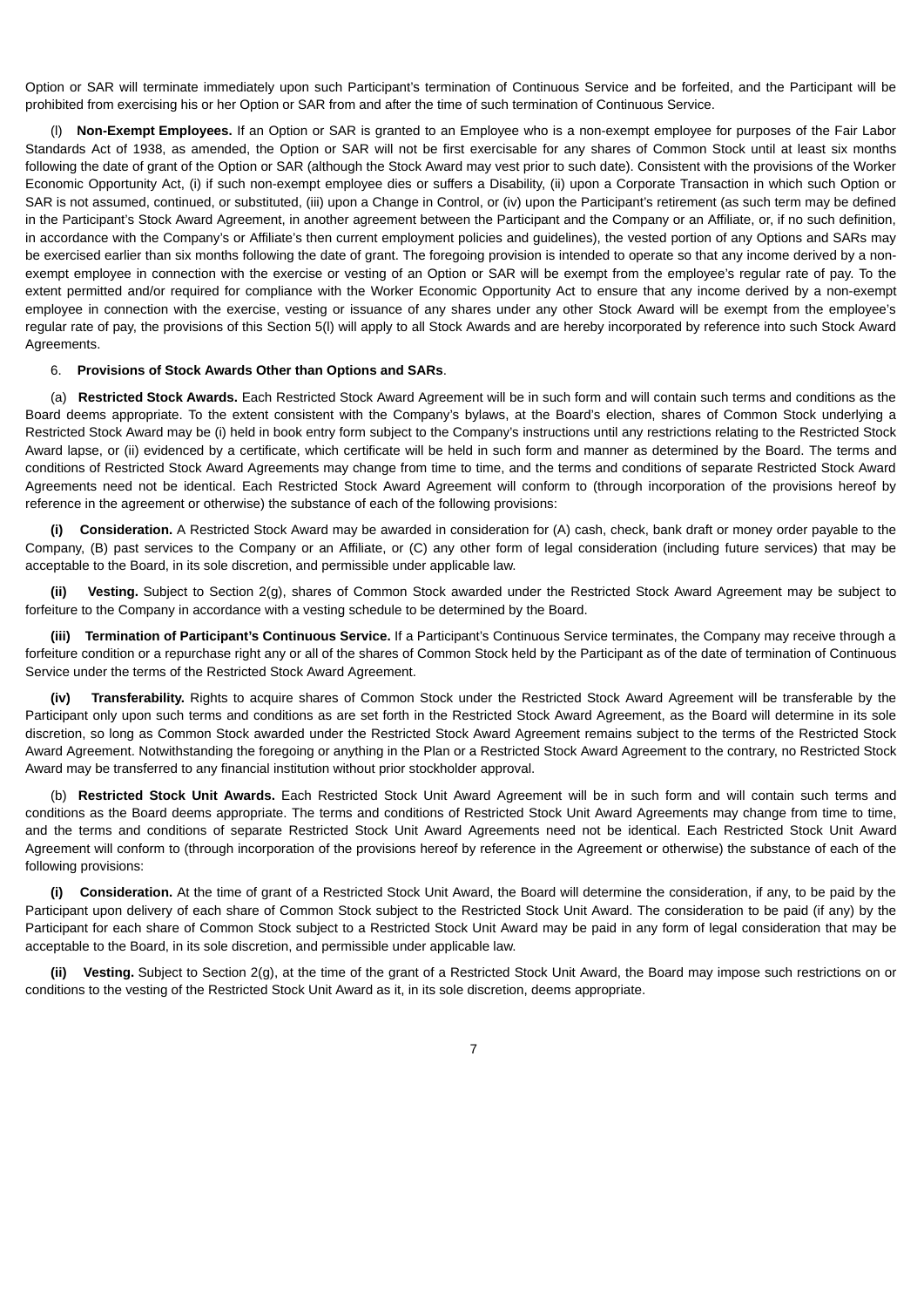**(iii) Payment.** A Restricted Stock Unit Award may be settled by the delivery of shares of Common Stock, their cash equivalent, any combination thereof or in any other form of consideration, as determined by the Board and contained in the Restricted Stock Unit Award Agreement.

**(iv) Additional Restrictions.** At the time of the grant of a Restricted Stock Unit Award, the Board, as it deems appropriate, may impose such restrictions or conditions that delay the delivery of the shares of Common Stock (or their cash equivalent) subject to a Restricted Stock Unit Award to a time after the vesting of such Restricted Stock Unit Award.

**(v) Termination of Participant's Continuous Service.** Except as otherwise provided in the applicable Restricted Stock Unit Award Agreement, such portion of the Restricted Stock Unit Award that has not vested will be forfeited upon the Participant's termination of Continuous Service.

#### (c) **Performance Stock Awards**.

**(i) Performance Stock Awards.** A Performance Stock Award is a Stock Award that is payable (including that may be granted, vest or be exercised) contingent upon the attainment during a Performance Period of certain Performance Goals. A Performance Stock Award may, but need not, require the Participant's completion of a specified period of Continuous Service. Subject to Section 2(g), the length of any Performance Period, the Performance Goals to be achieved during the Performance Period, and the measure of whether and to what degree such Performance Goals have been attained will be conclusively determined by the Board, in its sole discretion. In addition, to the extent permitted by applicable law and the applicable Stock Award Agreement, the Board may determine that cash may be used in payment of Performance Stock Awards.

**(ii) Discretion.** The Board retains the discretion to reduce or eliminate the compensation or economic benefit due upon the attainment of any Performance Goals and to define the manner of calculating the Performance Criteria it selects to use for a Performance Period.

(d) **Other Stock Awards.** Other forms of Stock Awards valued in whole or in part by reference to, or otherwise based on, Common Stock, including the appreciation in value thereof (*e.g*., options or stock appreciation rights with an exercise price or strike price less than one hundred percent (100%) of the Fair Market Value of the Common Stock at the time of grant) may be granted either alone or in addition to Stock Awards granted under Section 5 and this Section 6. Subject to the provisions of the Plan (including, but not limited to, Sections 2(g) and 2(h)), the Board will have sole and complete authority to determine the persons to whom and the time or times at which such Other Stock Awards will be granted, the number of shares of Common Stock (or the cash equivalent thereof) to be granted pursuant to such Other Stock Awards and all other terms and conditions of such Other Stock Awards.

### 7. **Covenants of the Company**.

(a) **Availability of Shares.** The Company will keep available at all times the number of shares of Common Stock reasonably required to satisfy then-outstanding Stock Awards.

(b) **Securities Law Compliance.** The Company will seek to obtain from each regulatory commission or agency having jurisdiction over the Plan the authority required to grant Stock Awards and to issue and sell shares of Common Stock upon exercise of the Stock Awards; *provided, however*, that this undertaking will not require the Company to register under the Securities Act the Plan, any Stock Award or any Common Stock issued or issuable pursuant to any such Stock Award. If, after reasonable efforts and at a reasonable cost, the Company is unable to obtain from any such regulatory commission or agency the authority that counsel for the Company deems necessary for the lawful issuance and sale of Common Stock under the Plan, the Company will be relieved from any liability for failure to issue and sell Common Stock upon exercise of such Stock Awards unless and until such authority is obtained. A Participant will not be eligible for the grant of a Stock Award or the subsequent issuance of cash or Common Stock pursuant to the Stock Award if such grant or issuance would be in violation of any applicable securities law.

(c) **No Obligation to Notify or Minimize Taxes.** The Company will have no duty or obligation to any Participant to advise such holder as to the time or manner of exercising a Stock Award. Furthermore, the Company will have no duty or obligation to warn or otherwise advise such holder of a pending termination or expiration of a Stock Award or a possible period in which the Stock Award may not be exercised. The Company has no duty or obligation to minimize the tax consequences of a Stock Award to the holder of such Stock Award.

#### 8. **Miscellaneous**.

(a) **Use of Proceeds from Sales of Common Stock.** Proceeds from the sale of shares of Common Stock issued pursuant to Stock Awards will constitute general funds of the Company.

(b) **Corporate Action Constituting Grant of Stock Awards.** Corporate action constituting a grant by the Company of a Stock Award to any Participant will be deemed completed as of the date of such corporate action, unless otherwise determined by the Board, regardless of when the instrument, certificate, or letter evidencing the Stock Award is communicated to, or actually received or accepted by, the Participant. In the event that the corporate records (*e.g*., Board consents, resolutions or minutes) documenting the corporate action constituting the grant contain terms (*e.g*., exercise price, vesting schedule or number of shares) that are inconsistent with those in the Stock Award Agreement or related grant documents as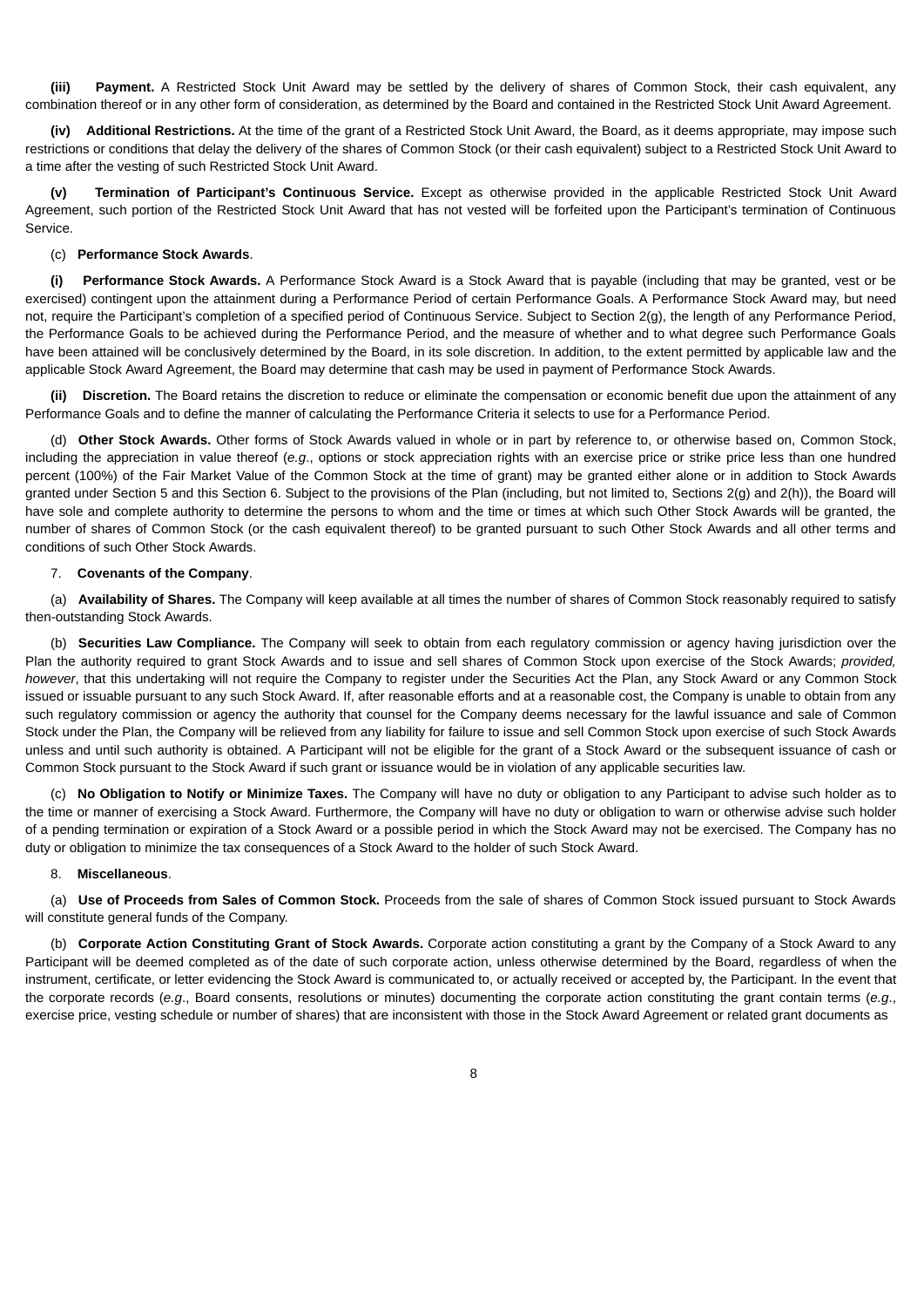a result of a clerical error in the preparation of the Stock Award Agreement or related grant documents, the corporate records will control and the Participant will have no legally binding right to the incorrect terms in the Stock Award Agreement or related grant documents.

(c) **Stockholder Rights.** No Participant will be deemed to be the holder of, or to have any of the rights of a holder with respect to, any shares of Common Stock subject to a Stock Award unless and until (i) such Participant has satisfied all requirements for exercise of, or the issuance of shares of Common Stock under, the Stock Award pursuant to its terms, and (ii) the issuance of the Common Stock subject to such Stock Award has been entered into the books and records of the Company.

(d) **No Employment or Other Service Rights.** Nothing in the Plan, any Stock Award Agreement or any other instrument executed thereunder or in connection with any Stock Award granted pursuant thereto will confer upon any Participant any right to continue to serve the Company or an Affiliate in the capacity in effect at the time the Stock Award was granted or will affect the right of the Company or an Affiliate to terminate (i) the employment of an Employee with or without notice and with or without cause, (ii) the service of a Consultant pursuant to the terms of such Consultant's agreement with the Company or an Affiliate, or (iii) the service of a Director pursuant to the bylaws of the Company or an Affiliate, and any applicable provisions of the corporate law of the state in which the Company or the Affiliate is incorporated, as the case may be.

(e) **Change in Time Commitment.** In the event a Participant's regular level of time commitment in the performance of his or her services for the Company or any Affiliate is reduced (for example, and without limitation, if the Participant is an Employee of the Company and the Employee has a change in status from a full-time Employee to a part-time Employee) after the date of grant of any Stock Award to the Participant, the Board has the right in its sole discretion to (x) make a corresponding reduction in the number of shares or cash amount subject to any portion of such Stock Award that is scheduled to vest or become payable after the date of such change in time commitment, and (y) in lieu of or in combination with such a reduction, extend the vesting or payment schedule applicable to such Stock Award. In the event of any such reduction, the Participant will have no right with respect to any portion of the Stock Award that is so reduced or extended.

(f) **Incentive Stock Option Limitations.** To the extent that the aggregate Fair Market Value (determined at the time of grant) of Common Stock with respect to which Incentive Stock Options are exercisable for the first time by any Optionholder during any calendar year (under all plans of the Company and any Affiliates) exceeds \$100,000 (or such other limit established in the Code) or otherwise does not comply with the rules governing Incentive Stock Options, the Options or portions thereof that exceed such limit (according to the order in which they were granted) or otherwise do not comply with such rules will be treated as Nonstatutory Stock Options, notwithstanding any contrary provision of the applicable Option Agreement(s).

(g) **Investment Assurances.** The Company may require a Participant, as a condition of exercising or acquiring Common Stock under any Stock Award, (i) to give written assurances satisfactory to the Company as to the Participant's knowledge and experience in financial and business matters and/or to employ a purchaser representative reasonably satisfactory to the Company who is knowledgeable and experienced in financial and business matters and that the Participant is capable of evaluating, alone or together with the purchaser representative, the merits and risks of exercising the Stock Award; and (ii) to give written assurances satisfactory to the Company stating that the Participant is acquiring Common Stock subject to the Stock Award for the Participant's own account and not with any present intention of selling or otherwise distributing the Common Stock. The foregoing requirements, and any assurances given pursuant to such requirements, will be inoperative if (A) the issuance of the shares upon the exercise or acquisition of Common Stock under the Stock Award has been registered under a then currently effective registration statement under the Securities Act, or (B) as to any particular requirement, a determination is made by counsel for the Company that such requirement need not be met in the circumstances under the then applicable securities laws. The Company may, upon advice of counsel to the Company, place legends on stock certificates issued under the Plan as such counsel deems necessary or appropriate in order to comply with applicable securities laws, including, but not limited to, legends restricting the transfer of the Common Stock.

(h) **Withholding Obligations.** Unless prohibited by the terms of a Stock Award Agreement, the Company may, in its sole discretion, satisfy any federal, state or local tax withholding obligation relating to a Stock Award by any of the following means or by a combination of such means: (i) causing the Participant to tender a cash payment; (ii) withholding shares of Common Stock from the shares of Common Stock issued or otherwise issuable to the Participant in connection with the Stock Award; *provided, however,* that no shares of Common Stock are withheld with a value exceeding the maximum amount of tax that may be required to be withheld by law (or such other amount as may be permitted while still avoiding classification of the Stock Award as a liability for financial accounting purposes); (iii) withholding cash from a Stock Award settled in cash; (iv) withholding payment from any amounts otherwise payable to the Participant; or (v) by such other method as may be set forth in the Stock Award Agreement.

(i) **Electronic Delivery.** Any reference herein or in a Stock Award Agreement to a "written" agreement or document will include any agreement or document delivered electronically, filed publicly at www.sec.gov (or any successor website thereto) or posted on the Company's intranet (or other shared electronic medium controlled by the Company to which the Participant has access). By accepting any Stock Award, the Participant consents to receive documents by electronic delivery and to participate in the Plan through any on-line electronic system established and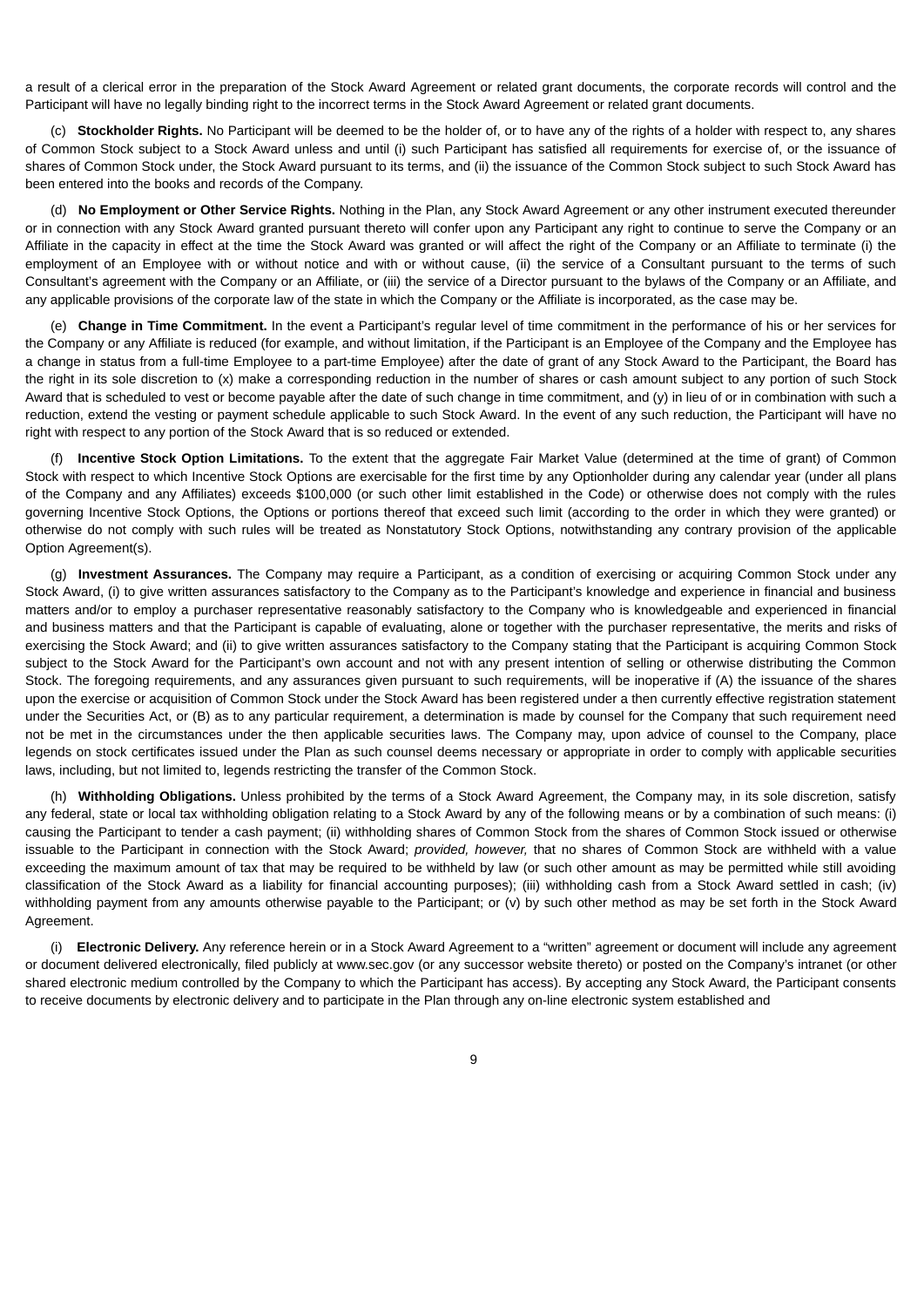maintained by the Board or another third party selected by the Board. The form of delivery of any Common Stock (e.g., a stock certificate or electronic entry evidencing such shares) shall be determined by the Company.

(j) **Deferrals.** To the extent permitted by applicable law, the Board, in its sole discretion, may determine that the delivery of Common Stock or the payment of cash, upon the exercise, vesting or settlement of all or a portion of any Stock Award may be deferred and may establish programs and procedures for deferral elections to be made by Participants. Deferrals by Participants will be made in accordance with Section 409A of the Code. Consistent with Section 409A of the Code, the Board may provide for distributions while a Participant is still an employee or otherwise providing services to the Company or an Affiliate. The Board is authorized to make deferrals of Stock Awards and determine when, and in what annual percentages, Participants may receive payments, including lump sum payments, following the Participant's termination of Continuous Service, and implement such other terms and conditions consistent with the provisions of the Plan and in accordance with applicable law.

(k) **Compliance with Section 409A of the Code.** Unless otherwise expressly provided for in a Stock Award Agreement, the Plan and Stock Award Agreements will be interpreted to the greatest extent possible in a manner that makes the Plan and the Stock Awards granted hereunder exempt from Section 409A of the Code, and, to the extent not so exempt, in compliance with Section 409A of the Code. To the extent that the Board determines that any Stock Award granted hereunder is not exempt from and is therefore subject to Section 409A of the Code, the Stock Award Agreement evidencing such Stock Award will incorporate the terms and conditions necessary to avoid the consequences specified in Section 409A(a)(1) of the Code, and, to the extent applicable, the Plan and Stock Award Agreements will be interpreted in accordance with the requirements of Section 409A of the Code. Notwithstanding anything to the contrary in this Plan (and unless the Stock Award Agreement specifically provides otherwise), if the shares of Common Stock are publicly traded and a Participant holding a Stock Award that constitutes "deferred compensation" under Section 409A of the Code is a "specified employee" for purposes of Section 409A of the Code, no distribution or payment of any amount will be made upon a "separation from service" before a date that is six months following the date of such Participant's "separation from service" (as defined in Section 409A of the Code without regard to alternative definitions thereunder) or, if earlier, the date of the Participant's death.

(l) **Clawback/Recovery.** All Stock Awards granted under the Plan will be subject to recoupment in accordance with any clawback policy that the Company is required to adopt pursuant to the listing standards of any national securities exchange or association on which the Company's securities are listed or as is otherwise required by the Dodd-Frank Wall Street Reform and Consumer Protection Act or other applicable law. In addition, the Board may impose such other clawback, recovery or recoupment provisions in a Stock Award Agreement as the Board determines necessary or appropriate, including but not limited to a reacquisition right in respect of previously acquired shares of Common Stock or other cash or property upon the occurrence of an event constituting Cause. No recovery of compensation under such a clawback policy will be an event giving rise to a right to resign for "good reason" or "constructive termination" (or similar term) under any agreement with the Company or an Affiliate.

## 9. **Adjustments upon Changes in Common Stock; Other Corporate Events**.

(a) **Capitalization Adjustments.** In the event of a Capitalization Adjustment, the Board will appropriately and proportionately adjust: (i) the class(es) and maximum number of securities subject to the Plan pursuant to Section 3(a), (ii) the class(es) and maximum number of securities that may be issued pursuant to the exercise of Incentive Stock Options pursuant to Section 3(c), and (iii) the class(es) and number of securities and price per share of stock subject to outstanding Stock Awards. The Board will make such adjustments, and its determination will be final, binding and conclusive.

(b) **Dissolution.** Except as otherwise provided in the Stock Award Agreement, in the event of a Dissolution of the Company, all outstanding Stock Awards (other than Stock Awards consisting of vested and outstanding shares of Common Stock not subject to a forfeiture condition or the Company's right of repurchase) will terminate immediately prior to the completion of such Dissolution, and the shares of Common Stock subject to the Company's repurchase rights or subject to a forfeiture condition may be repurchased or reacquired by the Company notwithstanding the fact that the holder of such Stock Award is providing Continuous Service, *provided, however*, that the Board may, in its sole discretion, cause some or all Stock Awards to become fully vested, exercisable and/or no longer subject to repurchase or forfeiture (to the extent such Stock Awards have not previously expired or terminated) before the Dissolution is completed but contingent on its completion.

(c) **Transactions.** The following provisions will apply to Stock Awards in the event of a Transaction. In the event of a Transaction, then, notwithstanding any other provision of the Plan, the Board may take one or more of the following actions with respect to Stock Awards, contingent upon the closing or completion of the Transaction, and *provided that* the Board may take the actions described in Sections 9(c)(iii) through 9(c)(vi) only if the surviving corporation or acquiring corporation (or the surviving or acquiring corporation's parent company) does not consent to the actions in Sections  $9(c)(i)$  and  $9(c)(ii)$ :

**(i)** arrange for the surviving corporation or acquiring corporation (or the surviving or acquiring corporation's parent company) to assume or continue the Stock Award or to substitute a similar stock award for the Stock Award (including, but not limited to, an award to acquire the same consideration paid to the stockholders of the Company pursuant to the Transaction);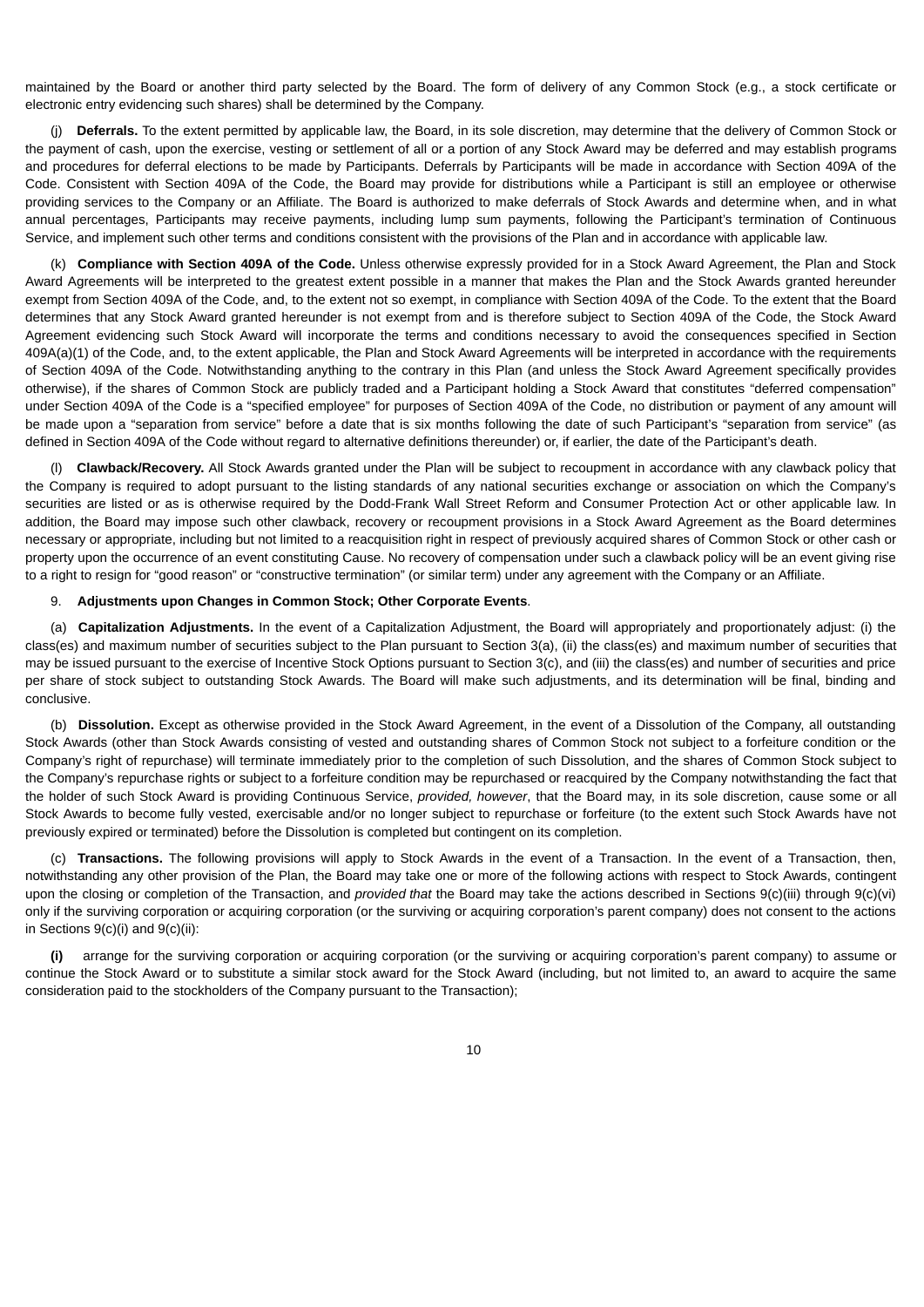**(ii)** arrange for the assignment of any reacquisition or repurchase rights held by the Company in respect of Common Stock issued pursuant to the Stock Award to the surviving corporation or acquiring corporation (or the surviving or acquiring corporation's parent company);

**(iii)** accelerate the vesting, in whole or in part, of the Stock Award (and, if applicable, the time at which the Stock Award may be exercised) to a date prior to the effective time of such Transaction as the Board determines (or, if the Board does not determine such a date, to the date that is five (5) days prior to the effective date of the Transaction), with such Stock Award terminating if not exercised (if applicable) at or prior to the effective time of the Transaction; *provided, however*, that the Board may require Participants to complete and deliver to the Company a notice of exercise before the effective date of a Transaction, which exercise is contingent upon the effectiveness of such Transaction;

**(iv)** arrange for the lapse, in whole or in part, of any reacquisition or repurchase rights held by the Company with respect to the Stock Award;

**(v)** cancel or arrange for the cancellation of the Stock Award, to the extent not vested or not exercised prior to the effective time of the Transaction, in exchange for such cash consideration or no consideration as the Board, in its sole discretion, may consider appropriate; and

**(vi)** make a payment, in such form as may be determined by the Board equal to the excess, if any, of (A) the value of the property the Participant would have received upon the exercise of the Stock Award immediately prior to the effective time of the Transaction, over (B) any exercise price payable by such holder in connection with such exercise. For clarity, this payment may be zero (\$0) if the value of the property is equal to or less than the exercise price. Payments under this provision may be delayed to the same extent that payment of consideration to the holders of the Company's Common Stock in connection with the Transaction is delayed as a result of escrows, earn outs, holdbacks or any other contingencies.

The Board need not take the same action or actions with respect to all Stock Awards or portions thereof or with respect to all Participants. The Board may take different actions with respect to the vested and unvested portions of a Stock Award.

(d) **Appointment of Stockholder Representative.** As a condition to the receipt of a Stock Award under this Plan, a Participant will be deemed to have agreed that the Stock Award will be subject to the terms of any provision in the agreement governing a Transaction involving the Company for the appointment of a stockholder representative that is authorized to act on the Participant's behalf with respect to any escrow, indemnities and any contingent consideration.

(e) **No Restriction on Right to Undertake Transactions.** The grant of any Stock Award under the Plan and the issuance of shares pursuant to any Stock Award does not affect or restrict in any way the right or power of the Company or the stockholders of the Company to make or authorize any adjustment, recapitalization, reorganization or other change in the Company's capital structure or its business, any merger or consolidation of the Company, any issue of stock or of options, rights or options to purchase stock or of bonds, debentures, preferred or prior preference stocks whose rights are superior to or affect the Common Stock or the rights thereof or which are convertible into or exchangeable for Common Stock, or the dissolution or liquidation of the Company, or any sale or transfer of all or any part of its assets or business, or any other corporate act or proceeding, whether of a similar character or otherwise.

(f) **Change in Control.** A Stock Award may be subject to additional acceleration of vesting and exercisability upon or after a termination of Continuous Service in connection with a Change in Control as may be provided in the Stock Award Agreement for such Stock Award or as may be provided in any other written agreement between the Company or any Affiliate and the Participant, but in the absence of such provision, no such acceleration will occur.

### 10. **Plan Term; Earlier Termination or Suspension of the Plan**.

(a) The Board may suspend or terminate the Plan at any time. No Incentive Stock Option will be granted after the tenth  $(10<sup>th</sup>)$  anniversary of the earlier of (i) the date the Plan is adopted by the Board, or (ii) the date the Plan is approved by the stockholders of the Company. No Stock Awards may be granted under the Plan while the Plan is suspended or after it is terminated.

(b) **No Impairment of Rights.** Suspension or termination of the Plan will not materially impair rights and obligations under any Stock Award granted while the Plan is in effect except with the written consent of the affected Participant or as otherwise permitted in the Plan.

### 11. **Effective Date of Plan**.

This Plan will become effective on the Effective Date.

#### 12. **Choice of Law**.

The laws of the State of Delaware will govern all questions concerning the construction, validity and interpretation of this Plan, without regard to that state's conflict of laws rules.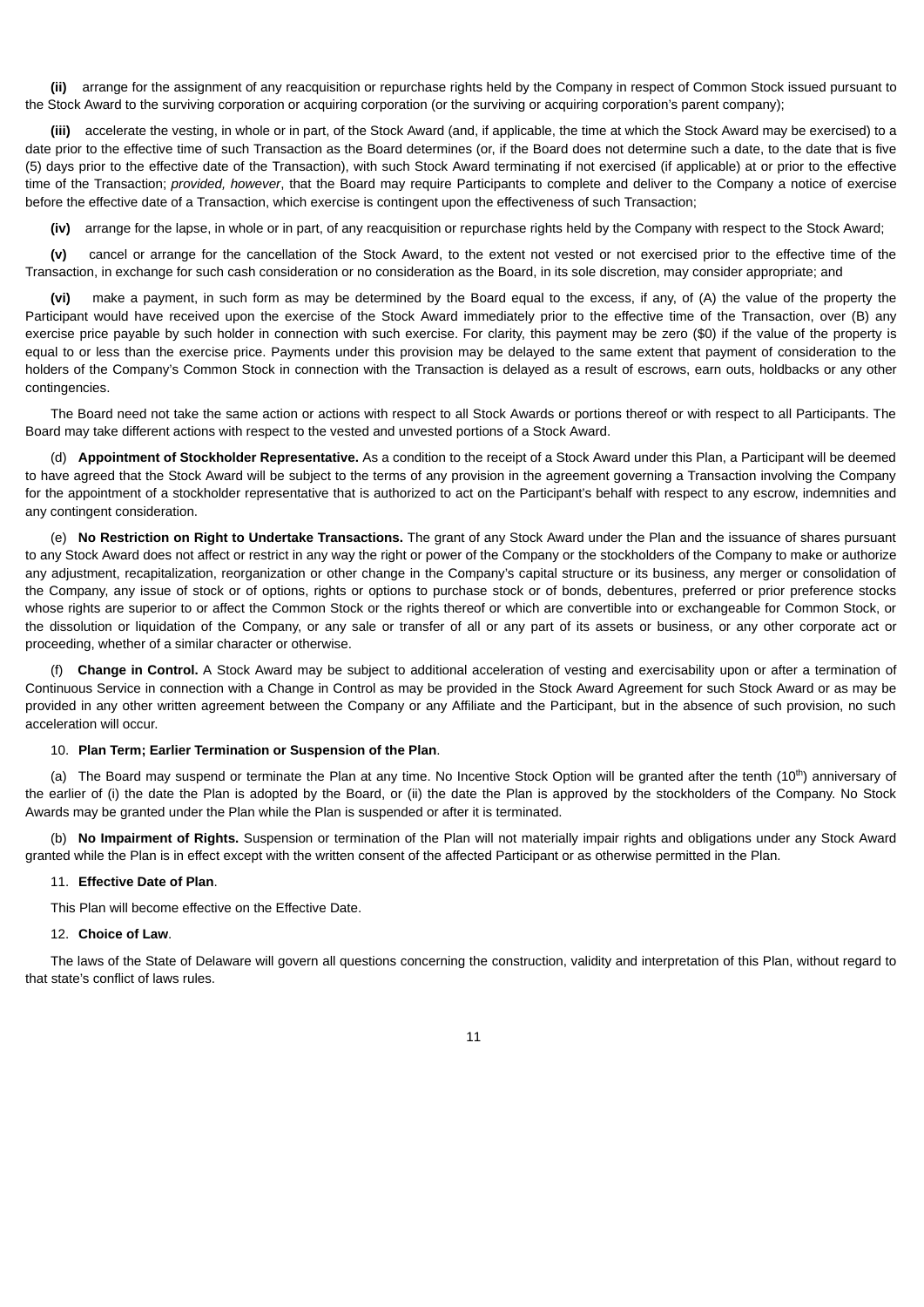13. **Definitions.** As used in the Plan, the following definitions will apply to the capitalized terms indicated below:

(a) "*Affiliate*" means, at the time of determination, any "parent" or "subsidiary" of the Company as such terms are defined in Rule 405. The Board will have the authority to determine the time or times at which "parent" or "subsidiary" status is determined within the foregoing definition.

(b) "*Board*" means the Board of Directors of the Company.

(c) "*Capitalization Adjustment*" means any change that is made in, or other events that occur with respect to, the Common Stock subject to the Plan or subject to any Stock Award after the Effective Date without the receipt of consideration by the Company through merger, consolidation, reorganization, recapitalization, reincorporation, stock dividend, dividend in property other than cash, large nonrecurring cash dividend, stock split, reverse stock split, liquidating dividend, combination of shares, exchange of shares, change in corporate structure or any similar equity restructuring transaction, as that term is used in Statement of Financial Accounting Standards Board Accounting Standards Codification Topic 718 (or any successor thereto). Notwithstanding the foregoing, the conversion of any convertible securities of the Company will not be treated as a Capitalization Adjustment.

(d) "*Cause*" will have the meaning ascribed to such term in any written agreement between the Participant and the Company defining such term and, in the absence of such agreement, such term means, with respect to a Participant, the occurrence of any of the following events: (i) the Participant's commission of an act of fraud, embezzlement or other act of dishonesty that could reflect adversely on the integrity, character or reputation of the Company, or that would cause harm to its customer relations, operations or business prospects; (ii) the Participant's breach of a fiduciary duty owed to the Company; (iii) the Participant's violation or threatening to violate a restrictive covenant agreement, such as a noncompete, non-solicit, or non-disclosure agreement, between a Participant and the Company; (iv) the Participant's unauthorized disclosure or use of confidential information or trade secrets; (v) the Participant's violation of any lawful policies or rules of the Company, including any applicable code of conduct; (vi) the Participant's conviction of, or plea of nolo contendere to, any felony if such conviction or plea (a) results in such Person's imprisonment, (b) could reflect adversely on the integrity, character or reputation of the Company or (c) would cause harm to the Company's customer relations, operations or business prospects; (vii) the Participant's failure to reasonably cooperate in any investigation or proceeding concerning the Company; or (viii) the Participant's neglect or misconduct in the performance of the Participant's duties and responsibilities, provided that he or she did not cure such neglect or misconduct within ten (10) days after the Company gave written notice of such neglect or misconduct to such Participant. The determination that a termination of the Participant's Continuous Service is either for Cause or without Cause will be made by the Company, in its sole discretion. Any determination by the Company that the Continuous Service of a Participant was terminated with or without Cause for the purposes of outstanding Awards held by such Participant will have no effect upon any determination of the rights or obligations of the Company or such Participant for any other purpose.

(e) "*Change in Control*" means the occurrence, in a single transaction or in a series of related transactions, of any one or more of the following events:

(i) any Exchange Act Person becomes the Owner, directly or indirectly, of securities of the Company representing more than fifty percent (50%) of the combined voting power of the Company's then outstanding securities other than by virtue of a merger, consolidation or similar transaction. Notwithstanding the foregoing, a Change in Control will not be deemed to occur (A) on account of the acquisition of securities of the Company directly from the Company, (B) on account of the acquisition of securities of the Company by an investor, any affiliate thereof or any other Exchange Act Person that acquires the Company's securities in a transaction or series of related transactions the primary purpose of which is to obtain financing for the Company through the issuance of equity securities, or (C) solely because the level of Ownership held by any Exchange Act Person (the "*Subject Person*") exceeds the designated percentage threshold of the outstanding voting securities as a result of a repurchase or other acquisition of voting securities by the Company reducing the number of shares outstanding, provided that if a Change in Control would occur (but for the operation of this sentence) as a result of the acquisition of voting securities by the Company, and after such share acquisition, the Subject Person becomes the Owner of any additional voting securities that, assuming the repurchase or other acquisition had not occurred, increases the percentage of the then outstanding voting securities Owned by the Subject Person over the designated percentage threshold, then a Change in Control will be deemed to occur;

(ii) there is consummated a merger, consolidation or similar transaction involving (directly or indirectly) the Company and, immediately after the consummation of such merger, consolidation or similar transaction, the stockholders of the Company immediately prior thereto do not Own, directly or indirectly, either (A) outstanding voting securities representing more than fifty percent (50%) of the combined outstanding voting power of the surviving Entity in such merger, consolidation or similar transaction or (B) more than fifty percent (50%) of the combined outstanding voting power of the parent of the surviving Entity in such merger, consolidation or similar transaction, in each case in substantially the same proportions as their Ownership of the outstanding voting securities of the Company immediately prior to such transaction;

(iii) there is consummated a sale, lease, exclusive license or other disposition of all or substantially all of the consolidated assets of the Company and its Subsidiaries, other than a sale, lease, license or other disposition of all or substantially all of the consolidated assets of the Company and its Subsidiaries to an Entity, more than fifty percent (50%) of the combined voting power of the voting securities of which are Owned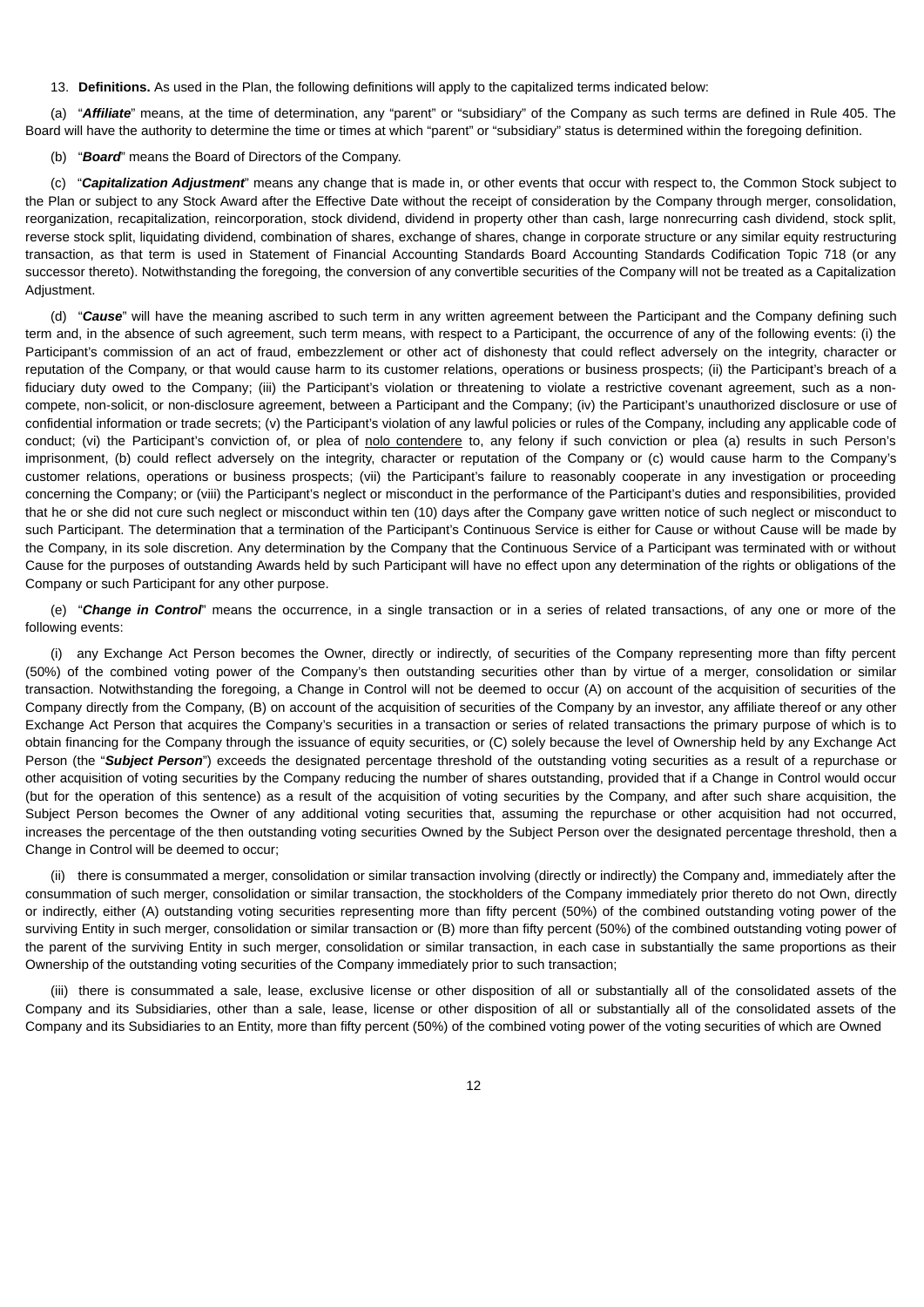by stockholders of the Company in substantially the same proportions as their Ownership of the outstanding voting securities of the Company immediately prior to such sale, lease, license or other disposition; or

(iv) individuals who, on the date the Plan is adopted by the Board, are members of the Board (the "*Incumbent Board*") cease for any reason to constitute at least a majority of the members of the Board; *provided, however*, that if the appointment or election (or nomination for election) of any new Board member was approved or recommended by a majority vote of the members of the Incumbent Board then still in office, such new member will, for purposes of this Plan, be considered as a member of the Incumbent Board.

Notwithstanding the foregoing definition or any other provision of this Plan, (A) the term Change in Control will not include a sale of assets, merger or other transaction effected exclusively for the purpose of changing the domicile of the Company, and (B) the definition of Change in Control (or any analogous term) in an individual written agreement between the Company or any Affiliate and the Participant will supersede the foregoing definition with respect to Awards subject to such agreement; *provided, however*, that if no definition of Change in Control or any analogous term is set forth in such an individual written agreement, the foregoing definition will apply.

"Code" means the Internal Revenue Code of 1986, as amended, including any applicable regulations and guidance thereunder.

(g) "*Committee*" means a committee of one or more Directors to whom authority has been delegated by the Board in accordance with Section 2(c).

- (h) "*Common Stock*" means the common stock of the Company.
- (i) "*Company*" means Travere Therapeutics, Inc., a Delaware corporation.

(j) "*Consultant*" means any person, including an advisor, who is (i) engaged by the Company or an Affiliate to render consulting or advisory services and is compensated for such services, or (ii) serving as a member of the board of directors of an Affiliate and is compensated for such services. However, service solely as a Director, or payment of a fee for such service, will not cause a Director to be considered a "Consultant" for purposes of the Plan. Notwithstanding the foregoing, a person is treated as a Consultant under this Plan only if a Form S-8 Registration Statement under the Securities Act is available to register either the offer or the sale of the Company's securities to such person.

(k) "*Continuous Service*" means that the Participant's service with the Company or an Affiliate, whether as an Employee, Director or Consultant, is not interrupted or terminated. A change in the capacity in which the Participant renders service to the Company or an Affiliate as an Employee, Director or Consultant or a change in the Entity for which the Participant renders such service, provided that there is no interruption or termination of the Participant's service with the Company or an Affiliate, will not terminate a Participant's Continuous Service; *provided, however,* that if the Entity for which a Participant is rendering services ceases to qualify as an Affiliate, as determined by the Board, in its sole discretion, such Participant's Continuous Service will be considered to have terminated on the date such Entity ceases to qualify as an Affiliate. For example, a change in status from an Employee of the Company to a Consultant of an Affiliate or to a Director will not constitute an interruption of Continuous Service. To the extent permitted by law, the Board or the chief executive officer of the Company, in that party's sole discretion, may determine whether Continuous Service will be considered interrupted in the case of (i) any leave of absence approved by the Board or chief executive officer, including sick leave, military leave or any other personal leave, or (ii) transfers between the Company, an Affiliate, or their successors. Notwithstanding the foregoing, a leave of absence will be treated as Continuous Service for purposes of vesting in a Stock Award only to such extent as may be provided in the Company's or Affiliate's leave of absence policy, in the written terms of any leave of absence agreement or policy applicable to the Participant, or as otherwise required by law.

(l) "*Corporate Transaction*" means the consummation, in a single transaction or in a series of related transactions, of any one or more of the following events:

- **(i)** a sale, lease or other disposition of all or substantially all of the assets of the Company;
- **(ii)** a sale or other disposition of at least ninety percent (90%) of the outstanding securities of the Company;
- **(iii)** a merger, consolidation or similar transaction in which the Company is not the surviving corporation; or

**(iv)** a reverse merger, consolidation or similar transaction in which the Company is the surviving corporation but the shares of Common Stock outstanding immediately preceding the merger, consolidation or similar transaction are converted or exchanged by virtue of the merger, consolidation or similar transaction into other property, whether in the form of securities, cash or otherwise.

(m) "*Director*" means a member of the Board.

(n) "*Disability*" means, with respect to a Participant, the inability of such Participant to engage in any substantial gainful activity by reason of any medically determinable physical or mental impairment that can be expected to result in death or that has lasted or can be expected to last for a continuous period of not less than twelve (12) months, as provided in Sections 22(e)(3) and 409A(a)(2)(c)(i) of the Code, and will be determined by the Board on the basis of such medical evidence as the Board deems warranted under the circumstances.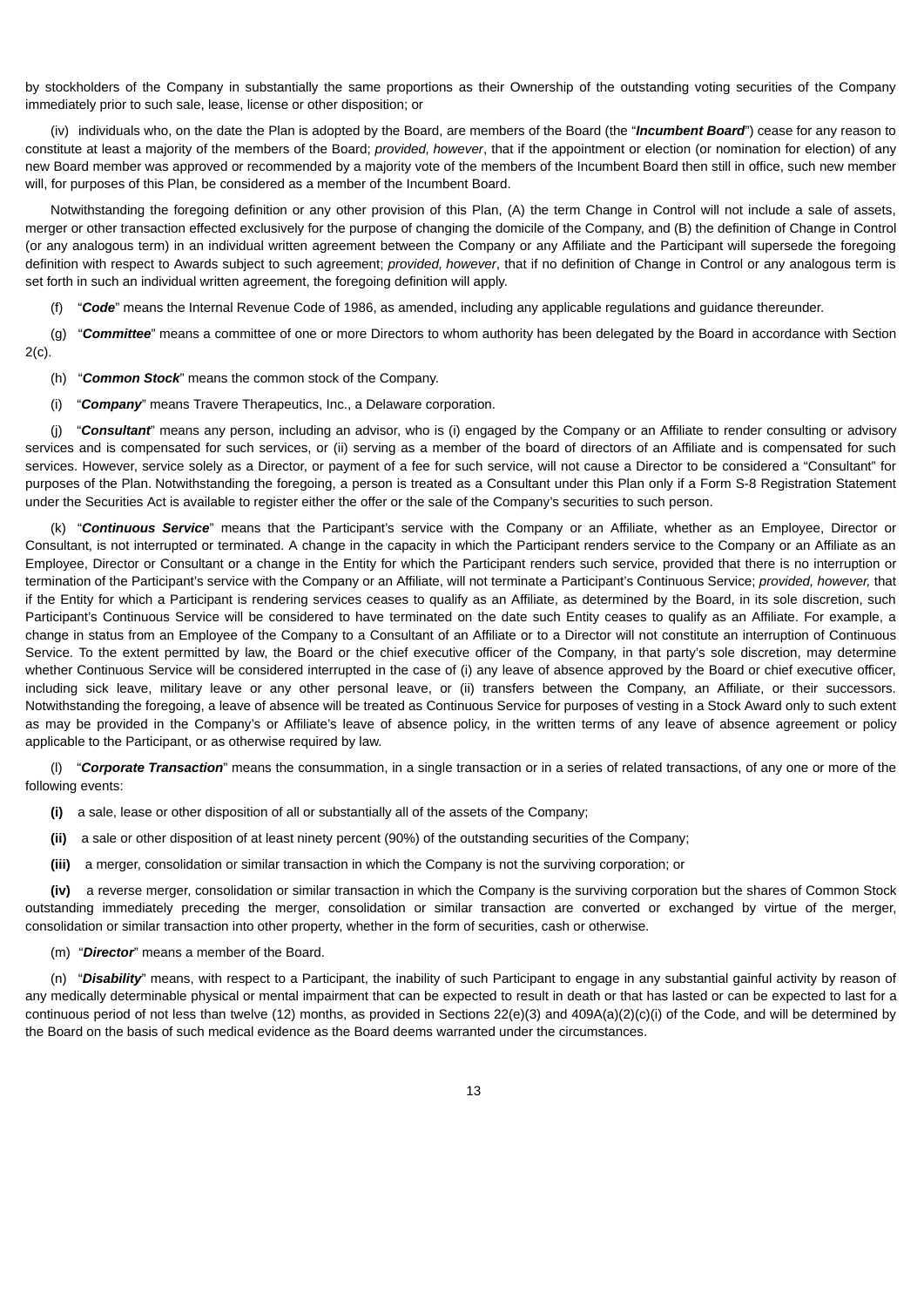(o) **"***Dissolution***"** means when the Company, after having executed a certificate of dissolution with the State of Delaware, has completely wound up its affairs. Conversion of the Company into a Limited Liability Company (or any other pass- through entity) will not be considered a "Dissolution" for purposes of the Plan.

(p) "*Effective Date*" means the effective date of this Plan document, which is the date of the annual meeting of stockholders of the Company held in calendar year 2018, provided the Plan is approved by the Company's stockholders at such meeting.

(q) "*Employee*" means any person employed by the Company or an Affiliate. However, service solely as a Director, or payment of a fee for such services, will not cause a Director to be considered an "Employee" for purposes of the Plan.

(r) "*Entity*" means a corporation, partnership, limited liability company or other entity.

(s) "*Exchange Act*" means the Securities Exchange Act of 1934, as amended, and the rules and regulations promulgated thereunder.

(t) "*Exchange Act Person*" means any natural person, Entity or "group" (within the meaning of Section 13(d) or 14(d) of the Exchange Act), except that "Exchange Act Person" will not include (i) the Company or any Subsidiary of the Company, (ii) any employee benefit plan of the Company or any Subsidiary of the Company or any trustee or other fiduciary holding securities under an employee benefit plan of the Company or any Subsidiary of the Company, (iii) an underwriter temporarily holding securities pursuant to an offering of such securities, (iv) an Entity Owned, directly or indirectly, by the stockholders of the Company in substantially the same proportions as their Ownership of stock of the Company; or (v) any natural person, Entity or "group" (within the meaning of Section 13(d) or 14(d) of the Exchange Act) that, as of the Effective Date, is the Owner, directly or indirectly, of securities of the Company representing more than fifty percent (50%) of the combined voting power of the Company's then outstanding securities.

(u) "*Fair Market Value*" means, as of any date, the value of the Common Stock determined as follows:

**(i)** If the Common Stock is listed on any established stock exchange or traded on any established market, the Fair Market Value of a share of Common Stock will be, unless otherwise determined by the Board, the closing sales price for such stock as quoted on such exchange or market (or the exchange or market with the greatest volume of trading in the Common Stock) on the date of determination, as reported in a source the Board deems reliable.

**(ii)** Unless otherwise provided by the Board, if there is no closing sales price for the Common Stock on the date of determination, then the Fair Market Value will be the closing selling price on the next date for which such quotation exists.

**(iii)** In the absence of such markets for the Common Stock, the Fair Market Value will be determined by the Board in good faith and in a manner that complies with Sections 409A and 422 of the Code.

(v) "*Full Value Award*" means a Stock Award that is not an Option or SAR with respect to which the exercise or strike price is at least one hundred percent (100%) of the Fair Market Value of the Common Stock subject to the Option or SAR on the date of grant.

(w) "*Incentive Stock Option*" means an option granted pursuant to Section 5 that is intended to be, and that qualifies as, an "incentive stock option" within the meaning of Section 422 of the Code.

(x) "*Non-Employee Director*" means a Director who either (i) is not a current employee or officer of the Company or an Affiliate, does not receive compensation, either directly or indirectly, from the Company or an Affiliate for services rendered as a consultant or in any capacity other than as a Director (except for an amount as to which disclosure would not be required under Item 404(a) of Regulation S-K promulgated pursuant to the Securities Act ("*Regulation S-K*")), does not possess an interest in any other transaction for which disclosure would be required under Item 404(a) of Regulation S-K, and is not engaged in a business relationship for which disclosure would be required pursuant to Item 404(b) of Regulation S-K; or (ii) is otherwise considered a "non-employee director" for purposes of Rule 16b-3.

(y) "*Nonstatutory Stock Option*" means any option granted pursuant to Section 5 that does not qualify as an Incentive Stock Option.

(z) "*Officer*" means a person who is an officer of the Company within the meaning of Section 16 of the Exchange Act.

(aa) "*Option*" means an Incentive Stock Option or a Nonstatutory Stock Option to purchase shares of Common Stock granted pursuant to the Plan.

(ab) "*Option Agreement*" means a written agreement between the Company and an Optionholder evidencing the terms and conditions of an Option grant. Each Option Agreement will be subject to the terms and conditions of the Plan.

(ac) "*Optionholder*" means a person to whom an Option is granted pursuant to the Plan or, if applicable, such other person who holds an outstanding Option.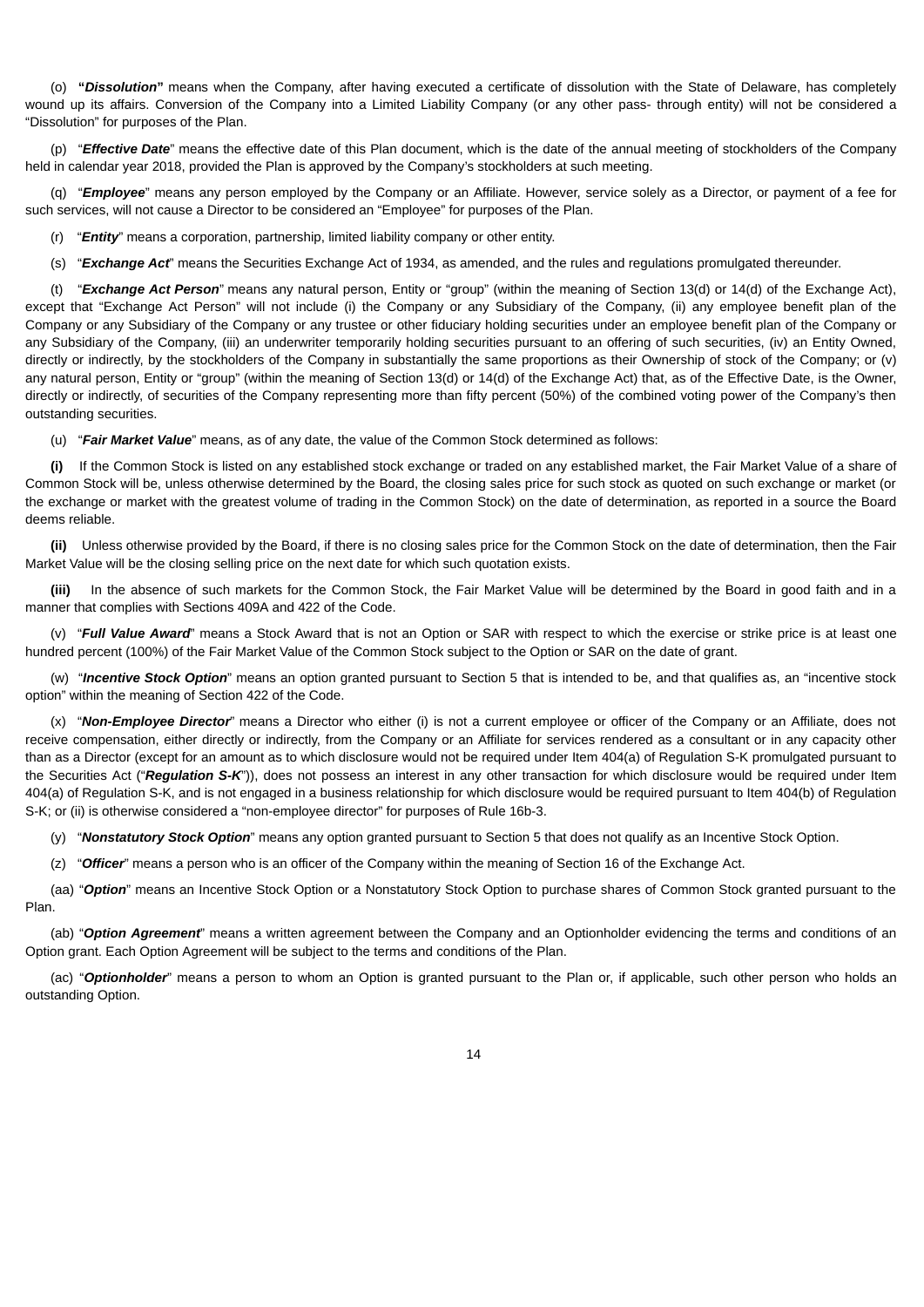(ad) "*Other Stock Award*" means an award based in whole or in part by reference to the Common Stock which is granted pursuant to the terms and conditions of Section 6(d).

(ae) "*Other Stock Award Agreement*" means a written agreement between the Company and a holder of an Other Stock Award evidencing the terms and conditions of an Other Stock Award grant. Each Other Stock Award Agreement will be subject to the terms and conditions of the Plan.

(af) "*Own,*" "*Owned,*" "*Owner,*" "*Ownership*" A person or Entity will be deemed to "Own," to have "Owned," to be the "Owner" of, or to have acquired "Ownership" of securities if such person or Entity, directly or indirectly, through any contract, arrangement, understanding, relationship or otherwise, has or shares voting power, which includes the power to vote or to direct the voting, with respect to such securities.

(ag) "*Participant*" means a person to whom a Stock Award is granted pursuant to the Plan or, if applicable, such other person who holds an outstanding Stock Award.

(ah) "*Performance Criteria*" means the one or more criteria that the Board will select for purposes of establishing the Performance Goals for a Performance Period. The Performance Criteria that will be used to establish such Performance Goals may be based on any one of, or combination of, the following as determined by the Board: (1) earnings (including earnings per share and net earnings); (2) earnings before interest, taxes and depreciation; (3) earnings before interest, taxes, depreciation and amortization; (4) total stockholder return; (5) return on equity or average stockholder's equity; (6) return on assets, investment, or capital employed; (7) stock price; (8) margin (including gross margin); (9) income (before or after taxes); (10) operating income; (11) operating income after taxes; (12) pre-tax profit; (13) operating cash flow; (14) sales or revenue targets; (15) increases in revenue or product revenue; (16) expenses and cost reduction goals; (17) improvement in or attainment of working capital levels; (18) economic value added (or an equivalent metric); (19) market share; (20) cash flow; (21) cash flow per share; (22) share price performance; (23) debt reduction; (24) implementation or completion of projects or processes; (25) customer satisfaction; (26) stockholders' equity; (27) capital expenditures; (28) debt levels; (29) operating profit or net operating profit; (30) workforce diversity; (31) growth of net income or operating income; (32) billings; (33) pre-clinical development related compound goals; (34) financing; (35) regulatory milestones, including approval of a compound; (36) stockholder liquidity; (37) corporate governance and compliance; (38) product commercialization; (39) intellectual property; (40) personnel matters; (41) progress of internal research or clinical programs; (42) progress of partnered programs; (43) implementation or completion of projects and processes; (44) partner satisfaction; (45) budget management; (46) clinical achievements; (47) completing phases of a clinical study (including the treatment phase); (48) announcing or presenting preliminary or final data from clinical studies; in each case, whether on particular timelines or generally; (49) timely completion of clinical trials; (50) submission of INDs and NDAs and other regulatory achievements; (51) partner or collaborator achievements; (52) internal controls, including those related to the Sarbanes-Oxley Act of 2002; (53) research progress, including the development of programs; (54) investor relations, analysts and communication; (55) manufacturing achievements (including obtaining particular yields from manufacturing runs and other measurable objectives related to process development activities); (56) strategic partnerships or transactions (including in-licensing and out-licensing of intellectual property; (57) establishing relationships with commercial entities with respect to the marketing, distribution and sale of the Company's products (including with group purchasing organizations, distributors and other vendors); (58) supply chain achievements (including establishing relationships with manufacturers or suppliers of active pharmaceutical ingredients and other component materials and manufacturers of the Company's products); (59) co-development, co-marketing, profit sharing, joint venture or other similar arrangements; and (60) other measures of performance selected by the Board.

(ai) "*Performance Goals*" means, for a Performance Period, the one or more goals established by the Board for the Performance Period based upon the Performance Criteria. Performance Goals may be based on a Company-wide basis, with respect to one or more business units, divisions, Affiliates, or business segments, and in either absolute terms or relative to the performance of one or more comparable companies or the performance of one or more relevant indices. Unless specified otherwise by the Board (i) in the Award Agreement at the time the Award is granted or (ii) in such other document setting forth the Performance Goals at the time the Performance Goals are established, the Board will appropriately make adjustments in the method of calculating the attainment of Performance Goals for a Performance Period as follows: (1) to exclude restructuring and/or other nonrecurring charges; (2) to exclude exchange rate effects; (3) to exclude the effects of changes to generally accepted accounting principles; (4) to exclude the effects of any statutory adjustments to corporate tax rates; (5) to exclude the effects of any items that are unusual in nature or occur infrequently as determined under generally accepted accounting principles; (6) to exclude the dilutive effects of acquisitions or joint ventures; (7) to assume that any business divested by the Company achieved performance objectives at targeted levels during the balance of a Performance Period following such divestiture; (8) to exclude the effect of any change in the outstanding shares of common stock of the Company by reason of any stock dividend or split, stock repurchase, reorganization, recapitalization, merger, consolidation, spin-off, combination or exchange of shares or other similar corporate change, or any distributions to common stockholders other than regular cash dividends; (9) to exclude the effects of stock based compensation and the award of bonuses under the Company's bonus plans; (10) to exclude costs incurred in connection with potential acquisitions or divestitures that are required to be expensed under generally accepted accounting principles; (11) to exclude the goodwill and intangible asset impairment charges that are required to be recorded under generally accepted accounting principles and (12) to exclude the effect of any other unusual, non-recurring gain or loss or other extraordinary item.